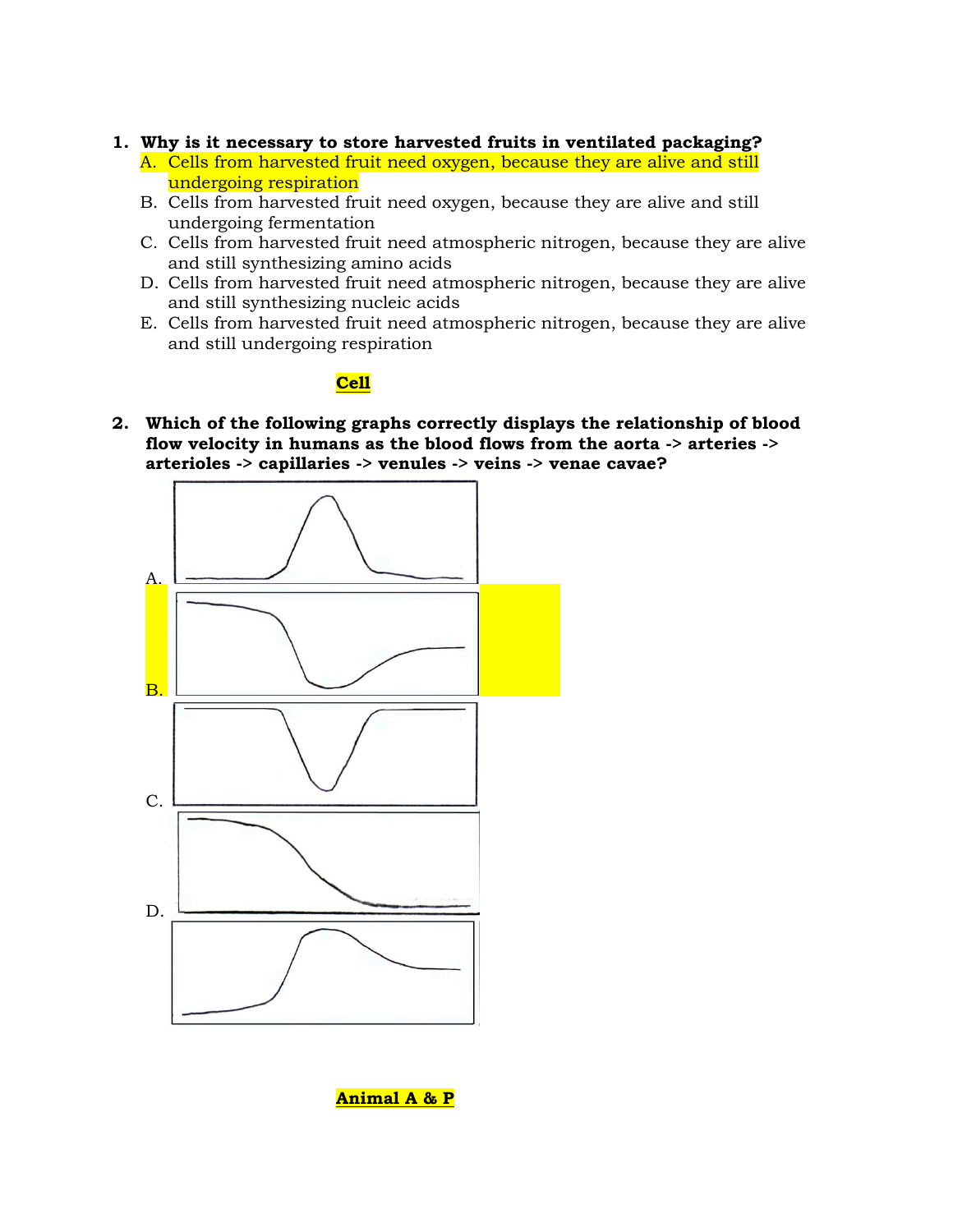**Questions 3 - 5 refer to the diagram shown below. The diagram illustrates feedback loops. Increased or decreased stimulation is indicated by + or —.**



Fig 1. Structure diagram of the HPA axis

- **3. Which of the following would lead to a DECREASE in activity of the Anterior Pituitary gland?**
	- A. A lack of receptors for Cortisol on the Hypothalamus.
	- B. A lack of receptors for Cortisol on the Anterior Pituitary.
	- C. Intravenous injection of a large amount of ACTH.
	- D. A tumor of the Hypothalamus causing it to secrete excess Corticotropin- Releasing Hormone.

E. Increased sensitivity of the Anterior Pituitary to Corticotropin-Releasing Hormone.

## **Animal A & P**

- **4. What would happen if the Adrenal Cortex was artificially stimulated to produce large amounts of Cortisol?**
	- A Less Corticotropin-Releasing Hormone would be released.
	- B More ACTH would be released.
	- C The activity of the Hypothalamus would increase.
	- D The activity of the Anterior Pituitary would increase.
	- E The Hypothalamus would become insensitive to Cortisol.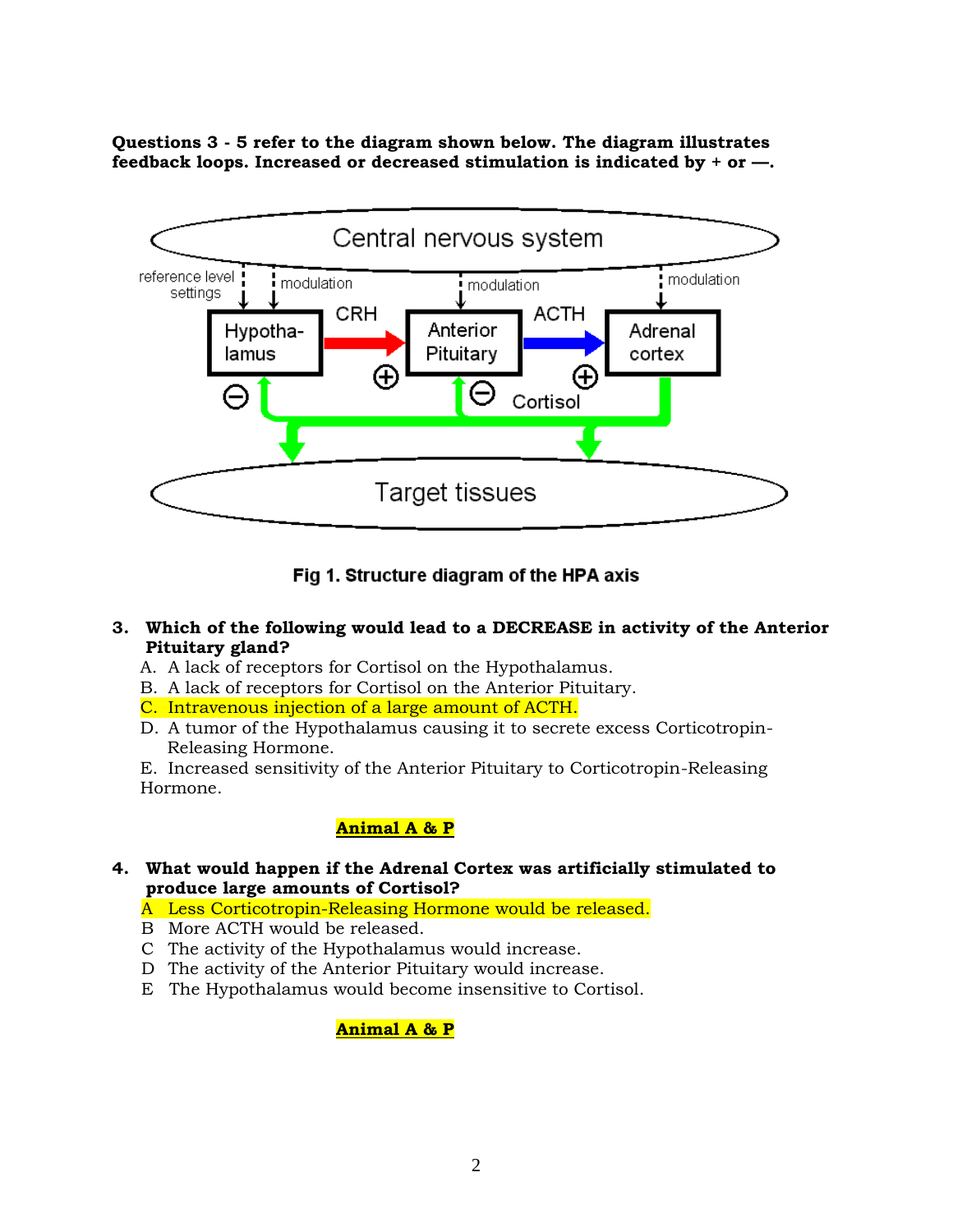- **5. A biochemical imbalance results in an increase in the amount of Cortisol released by the Adrenal Cortex. This would lead to:**
	- A An increase in the amount of Corticotropin-Releasing Factor.
	- B A decrease in the production of ACTH.
	- C An increase in the activity of the Anterior Pituitary.
	- D A loss of receptor activity in the Hypothalamus.
	- E An insensitivity of the receptor for cortisol on the Hypothalamus.

## **Animal A & P**

- **6. Polarity in the developing Drosophila embryo is determined by:**
	- A. a protein gradient of the segmentation protein *engrailed*
	- B. a protein gradient of the *bicoid* protein expressed from maternal mRNA
	- C. a protein gradient of the gap protein *hunchback*
	- D. expression of the segmentation protein engrailed throughout the embryo
	- E. expression of the gap protein hunchback throughout the embryo

## **Animal A & P**

- **7. When a four-cell** *Xenopus* **embryo is divided into ventral and dorsal halves, the half containing the Nieuwkoop center will develop:**
	- A. ventralized features
	- B. as a normal embryo
	- C. without endoderm
	- D. only to the 8-cell stage
	- E. dorsalized features

## **Animal A & P**

### **8. Insulin release results in all of the following physiological effects EXCEPT:**

- A. Up-regulation of glucose transporters in liver cells.
- B. Increased fat production from glycerol and fatty acids in adipose tissue.
- C. Inhibition of glycogen phosphorylase.
- D. Activation of glycogen synthase.
- E. Decreased glycogen stores in liver cells.

## **Animal A & P**

- **9. All of the following are stimulated by the sympathetic nervous system EXCEPT:** 
	- A. increased heart rate.
	- B. increase secretion of the sweat glands.
	- C. dilation of the pupil.
	- D. constriction of blood vessels
	- E. increased peristalsis in the gastrointestinal tract.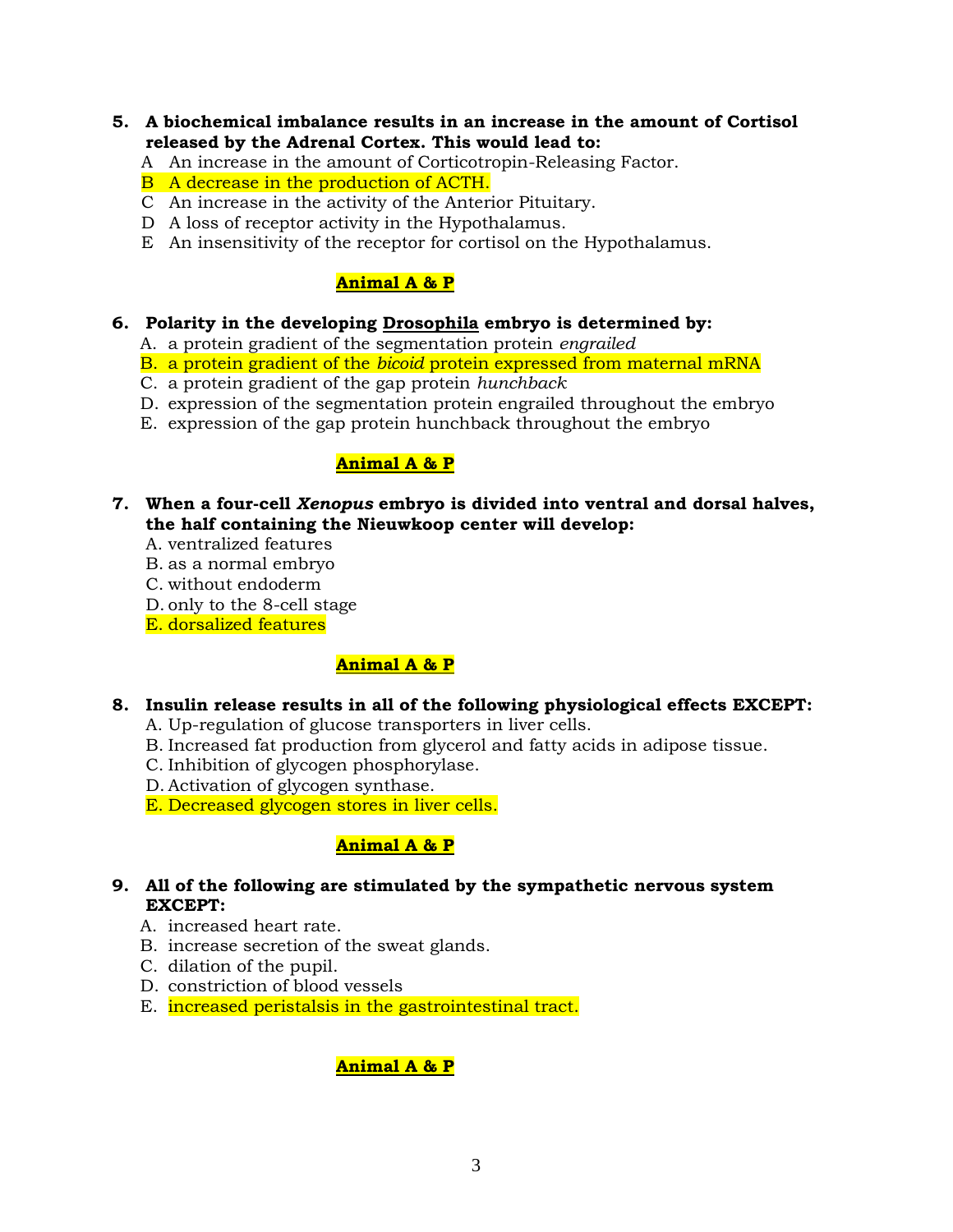- **10. Concentration of urine is essential to the survival of many vertebrates. Which class of vertebrates would you expect does not use this mechanism for homeostasis?**
	- A. Aves
	- B. Lepidosauria
	- C. Mammalia
	- D. Osteichthyes
	- E. Testudines

## **Animal A & P**

- **11. In the genetic pathway containing genes A, B, and C, gene A negatively regulates gene B, which in turn negatively regulates gene C. If a loss-offunction mutation were introduced into gene B, what would be the resulting effect on the expression of gene C?**
	- A. Decreased expression of gene C.
	- B. No effect on expression of gene C.
	- C. Changes in expression levels of gene C would be the same as those for gene A.
	- D. Increased expression of gene C.
	- E. Changes in expression levels of gene C would be the same as those for gene B.

### **Genetics/Evolution**

**12. In terms of the MN blood group, assume there are 72 people with the genotype MM, 96 people with the genotype MN, and 32 people with the genotype NN. What is the frequency of the M allele?**

- A. 0.12
- B. 0.32
- C. 0.60
- D. 0.72
- E. 0.80

## **Genetics/Evolution**

## **13. The presence of a vertebral column is with respect to all vertebrates [first term], but with respect to all chordates [second term].**

A. homologous; analogous

B. primitive; derived

- C. adaptive; maladaptiveDb. derived; primitive
- D. analogous; homologous
- E. analogous; derived

**Animal A & P or Genetics/Evolution???**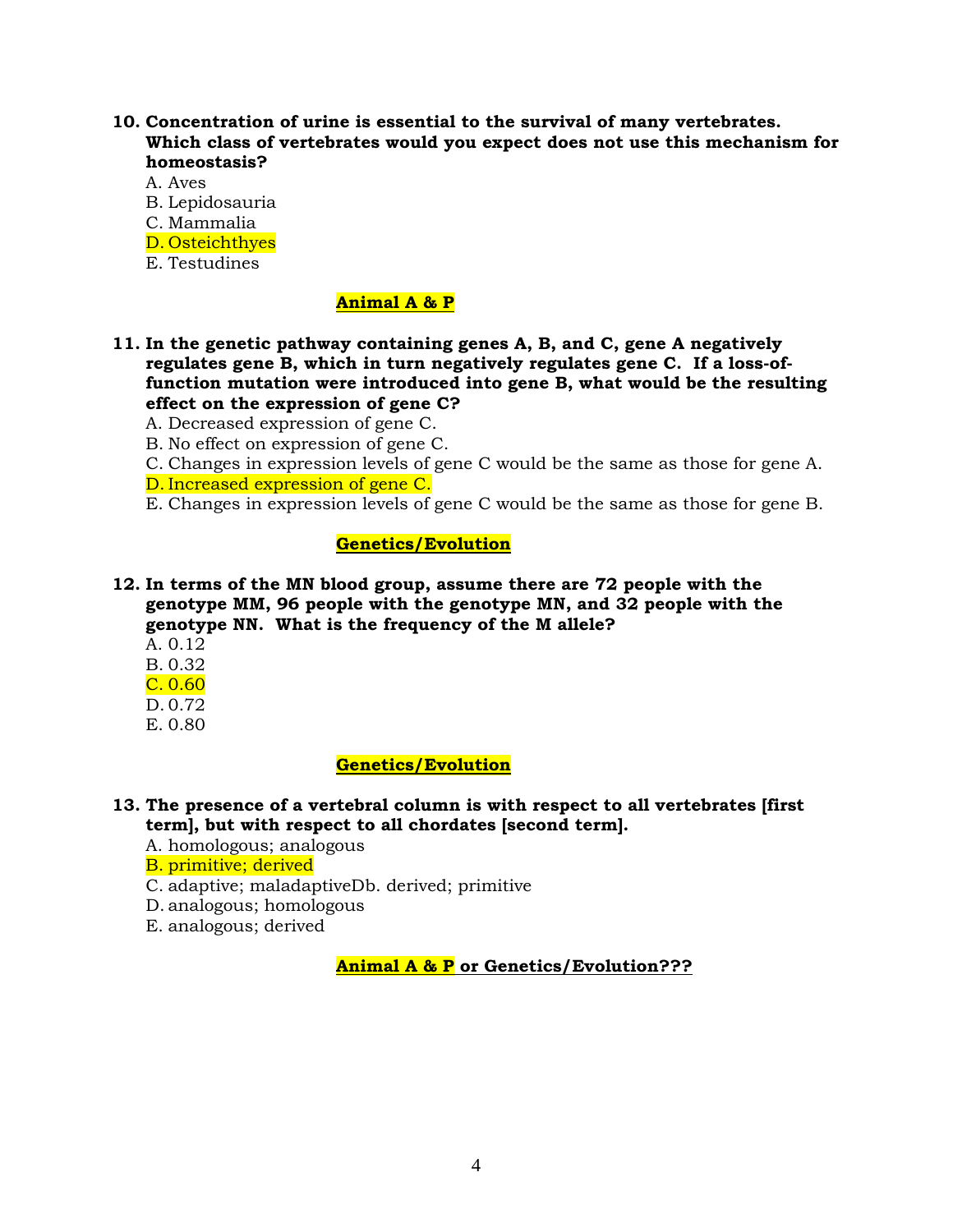- **14. Certain amino acids are considered essential in an animal's diet because they cannot be produced within the organism. Which of the following cellular processes would be most DIRECTLY affected by a dietary deficiency in essential amino acids?**
	- A. Cell division
	- B. Cellular respiration
	- C. Translation of mRNA
	- D. Replication of DNA
	- E. Oxygen transport

## **Cell**

- **15. Both insects and vertebrates have hinged jaws. While the jaws serve the same general purpose they evolved from different structures in the two groups. Such a situation is an example of:**
	- A. punctuated equilibrium.
	- B. hybrid vigor.
	- C. homology.
	- D. divergent evolution.
	- E. convergent evolution.

## **Genetics/Evolution**

#### **16. Which of the following would facilitate seed dispersal by animals?**

- A. A seed producing long feather-like fibers
- B. A seed producing thin membranous wings
- C. A large seed having a hollow cavity in the center
- D. A seed producing many sharp external barbs
- E. A small, light, dry seed contained within an exploding pod

## **Genetics/Evolution**

### **17. Infection with** *Giardia* **can cause degeneration of the intestinal villi. Which of the following is most likely to occur following a serious** *Giardia* **infection?**

- A. An inability to produce insulin
- B. An increase in the rate of carbohydrate digestion
- C. A reduction in nutrient absorption from the small intestine
- D. A reduction in bile production and storage
- E. An increase in blood pressure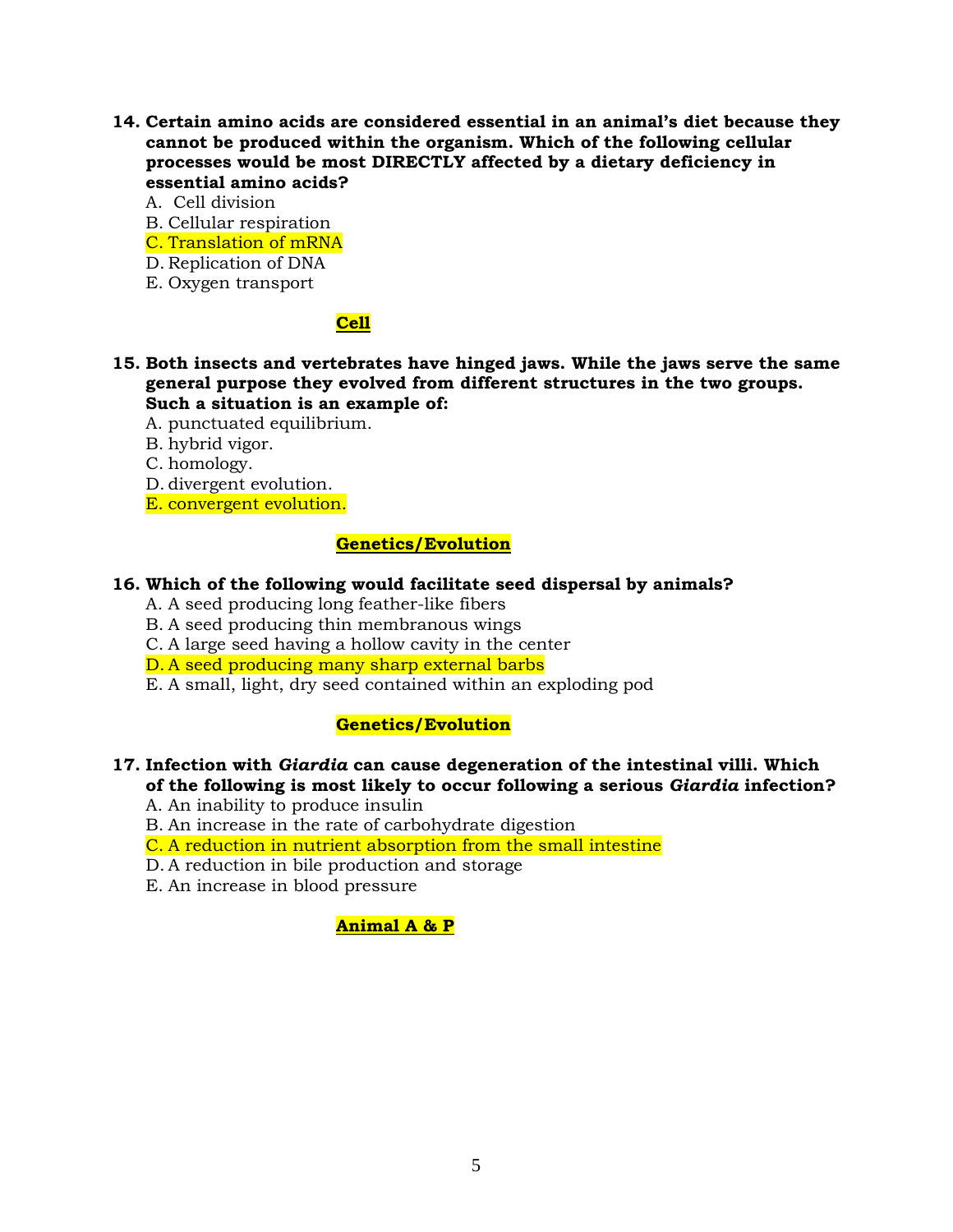**18. Which of the following cell types would you expect to be abundant in ER and Golgi Bodies?**

> **I. Adipose cells II. Islet of Langerhans cells III.Plasma B cells IV. Red blood cells**

A. I only

B. III only

C. I and II only

D. II and III only

E. I, II, III, and IV

## **Cell**

**19. A person is infected by a bacterial pathogen. Which of the following would be the typical physiological response to that infection?**

A. B cell activation

- B. Cytotoxic T cell activation
- C. A decrease in body temperature
- D. Rapid mitotic division in cells in contact with the bacterium
- E. Release of interferon

## **Animal A & P**

**20. How do polypeptides find their way from the site of synthesis on the cytoplasmic ribosome to the place of their destination in the peroxisome?**

A. Without signals

- B. By specific transport along the cytoskeleton
- C. By specific carboxy-terminal targeting signals
- D. By specific vesicular transport
- E. By transport within the ER

## **Cell**

**21. Which of the following combinations have only primary walls in a mature plant?**

|                | Vessels members    | Meristematic cells | Parenchyma cells   |
|----------------|--------------------|--------------------|--------------------|
|                | Collenchyma cells  | Fibers             | Sieve tube member  |
|                | Sclereids          | Collenchyma cells  | Sieve cells        |
|                | Meristematic cells | Tracheary elements | Collenchyima cells |
| $\overline{E}$ | Sieve elements     | Meristematic cells | Collenchyma cells  |

# **Plant A & P**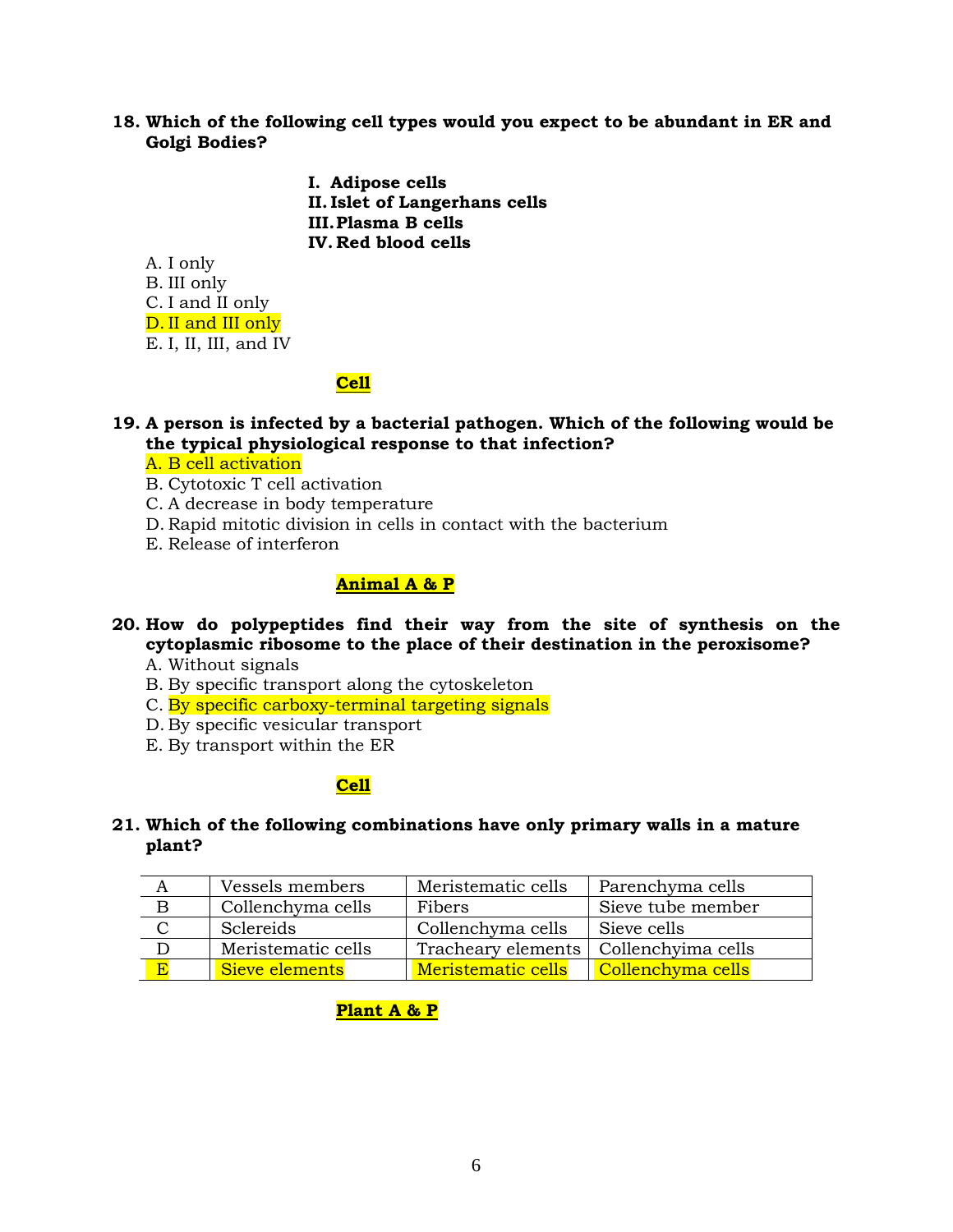### **22. A day in the sun will expose your skin to UV light. Which is not true about the resulting DNA damage/repair pathway?**

- A. UV exposure will cause single bonded cross-linked thymine-thymine dimers which severely distort the phosphate backbone.
- B. UV exposure will cause double bonded perpendicular thymine-thymine dimers which kink the phosphate backbone.
- C. Photolyase will repair DNA damage by using energy from UV light to break open thymine dimers.
- D. During replication of damaged DNA, a single base pair deletion will be found on the newly synthesized DNA strand opposite to the thymine dimer site.

### **Cell**

**23. Three different genes (B, D, and W) are found on a small region of chromosome 1. Each gene has two alleles. In order to determine the recombination frequency between these three genes, sperm were isolated from a male heterozygous for all three genes. The male had all dominant alleles on his maternal copy of chromosome 1, but only recessive alleles on his paternal copy of chromosome 1. Each sperm was isolated individually and PCR amplified in the BDW region. The amplified products were spotted on a nitrocellulose membrane and radioactive allele specific probes were hybridized with the samples. The resulting audioradiograph is shown below where a dark spot indicates successful hybridization of the probe with the membrane.** 



**What is the recombination frequency between B and W?**

A. 1/4 B. 1/3 C. 1/2 D. 5/6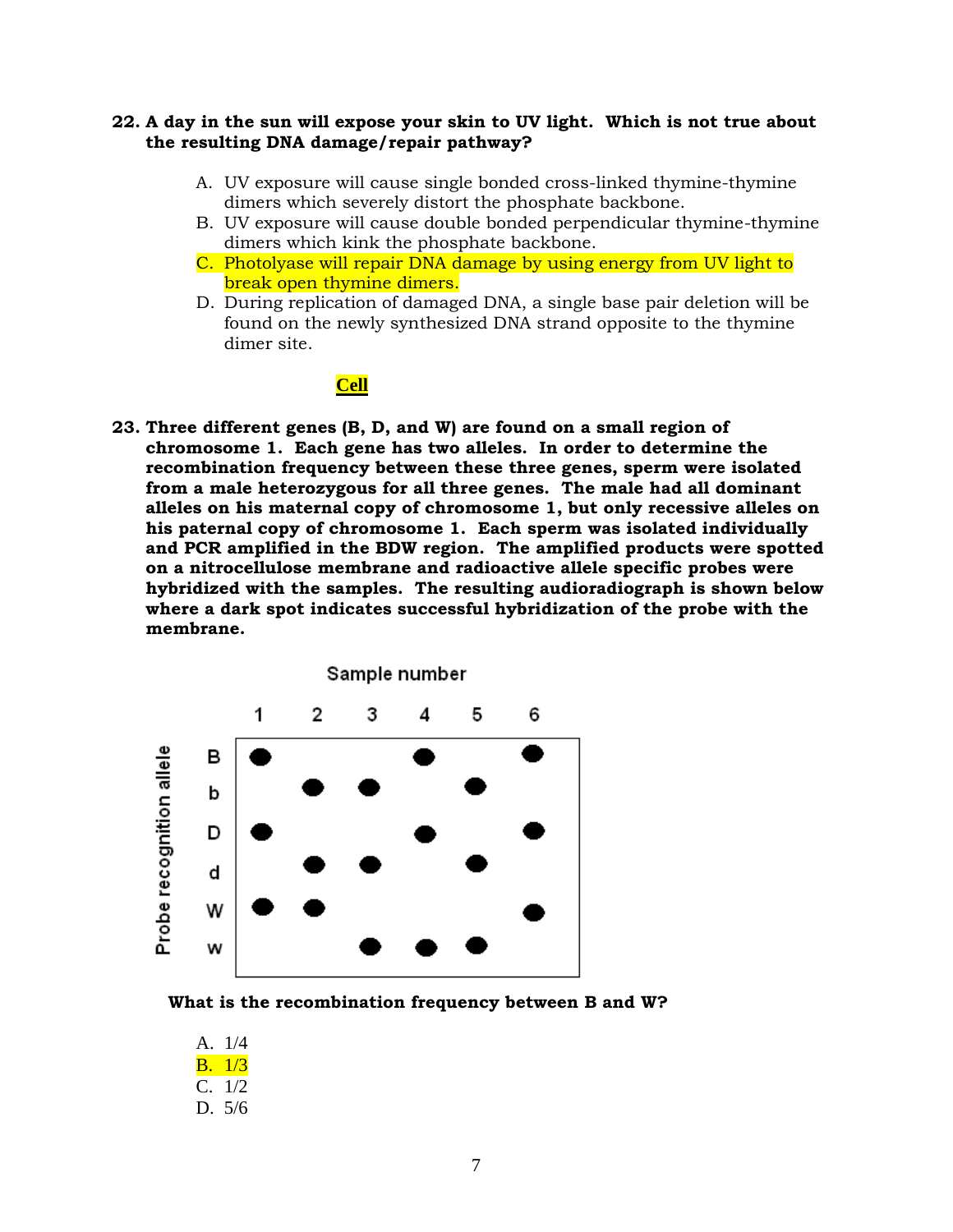#### E. 1

### **Genetics/Evolution or Cell**

#### **24. Which of the following is not an activity of DNA polymerase?**

- A. 5' to 3' endonuclease
- B. 3' to 5' endonuclease
- C. 5' to 3' exonuclease
- D. 3' to 5' exonuclease
- E. All are possible activities

#### **Cell**

### **25. You order a degenerate probe designed from the following hemoglobin protein sequence:**

|     |            | $Trp - Gly - Lys - Val -$ |            | Asn                    |
|-----|------------|---------------------------|------------|------------------------|
| TGG | <b>GGC</b> | AAA                       | <b>GTC</b> | AAT                    |
|     |            | G                         | T          | $\mathbf{\mathcal{L}}$ |
|     |            |                           |            |                        |
|     | G          |                           | G          |                        |

**How many different probe sequences would be returned to you? How many would be specific to you gene of interest?** 

- A. 64 total, 5 specific to gene
- B. 25 total, 5 specific to gene
- C. 64 total, 1 specific to gene
- D. 25 total, 1 specific to gene
- E. 32 total, 1 specific to gene

## **Cell**

- **26. You are trying to map the location of the human gene YFG. You have narrowed down the location of YFG to a 2 million base pair region. To further pinpoint the location of the gene, you will clone it. Which of the following vectors would be the most useful for your experiment?** 
	- A. A bacterial plasmid
	- B. Bacterial artificial chromosome
	- C. Yeast artificial chromosome
	- D. Phage
	- E. They are all equally useful.

### **Cell**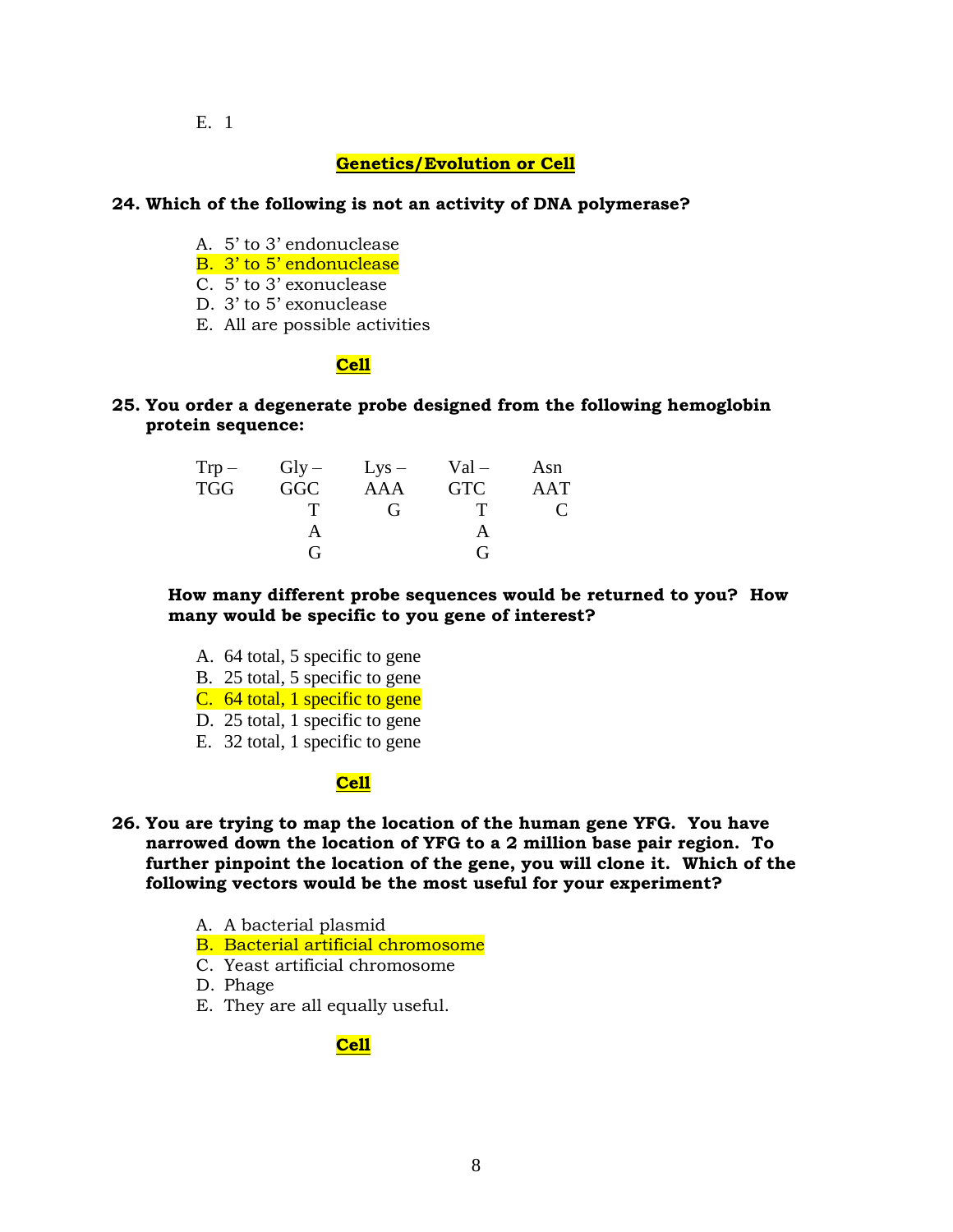**27. In a laboratory, stems and roots of different plants were sectioned and slides produced. When putting the slides into a box they became mixed up. Which of the following cross sections corresponds to a primary root of Magnoliopsida?**

| A                       | Epidermis | Cortex           | Bicollateral bundles          | Pith                                               |
|-------------------------|-----------|------------------|-------------------------------|----------------------------------------------------|
| $\overline{\mathbf{B}}$ | Epidermis | Cortex           | Pericycle                     | 4 xylem strands alternate<br>with 4 phloem strands |
| $\mathcal{C}$           | Periderm  | Secondary Phloem | Cambium                       | Secondary Xylem                                    |
| D                       | Epidermis | Cortex           | Pericycle                     | 20 xylem strands alternate<br>with phloem          |
| E                       | Epidermis | Sclerenchyma     | Scattered vascular<br>bundles | Hollow pith                                        |

### **Plant A & P**

**Questions 28-29 refer to the following information and figure. You identify a mutant protein of transferrin. You purify both mutant and wildtype transferrin from two separate cloned bacterial cell lines. You run two SDS PAGE gels with identical samples and develop one with Coomassie blue. You follow a western blot and development procedure on the other gel using a primary antibody to transferrin conjugated to fluorescent molecule.** 



#### **28. What is the approximate molecular weight of mutant transferrin?**

A. About 180 KDa B. About 130 KDa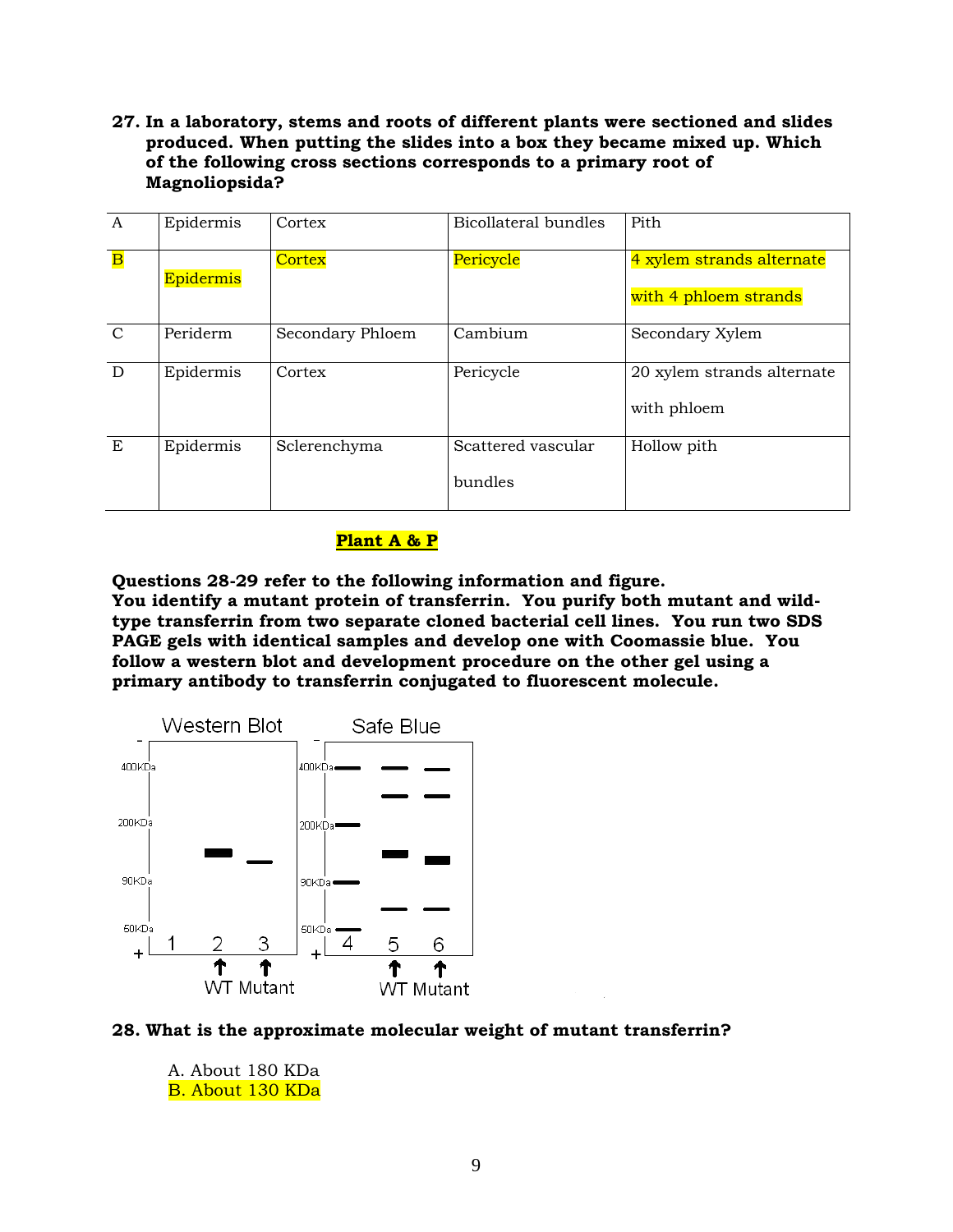- C. About 300 KDa
- D. About 90 KDa
- E. Impossible to determine from the information provided.

## **Cell**

### **29. Which of the following reasons most likely explains why the transferrin band in lane 2 is darker than the band in lane 3?**

- A. The mutant band in lane 3 is not transferrin.
- B. The fluorescent compound binds more efficiently to wild-type transferrin than to mutant transferrin.
- C. Mutant transferrin has a similar, but not identical epitope to the primary antibody.
- D. You added too much fluorescent antibody in lane 2.
- E. There is less mutant transferrin than wild-type transferrin in lane 2.

# **Cell**

### **30. Which taxon has the largest number of species within its circumscription?**

- A. Liliopsida
- B. *Magnolia*
- C. Magnoliaceae
- D. Magnoliidae
- E. [Magnoliopsida](http://www.csdl.tamu.edu/FLORA/Wilson/tfp/tfpe1s95.html#q17#q17)

## **Plant or Biosystematics**

- **31. A plant population that reproduces annually was found on a remote oceanic island. Two flower-color variants are present, red and blue. Flower color is known to be a monogenic trait. The frequencies of the two flower colors were observed annually over a ten year period. It was noted the proportion of plants with blue flowers steadily declined each year. From these data, it may reasonably be concluded that:**
	- A. the increased frequency of red-flowered plants was a result of genetic drift.
	- B. migration of red-flowered plants into the population was the most likely cause of the observed change.
	- C. mutation occurred more frequently in red-flowered plants than in blue-flowered plants.
	- D. blue-flowered plants had a lower genetic fitness than the red-flowered plants.
	- E. red-flowered plants were capable of crossing with other red-flowered plants or with blue-flowered plants but blue-flowered plants could only cross with other blue-flowered plants.

**SF2011**

**Genetics/Evolution**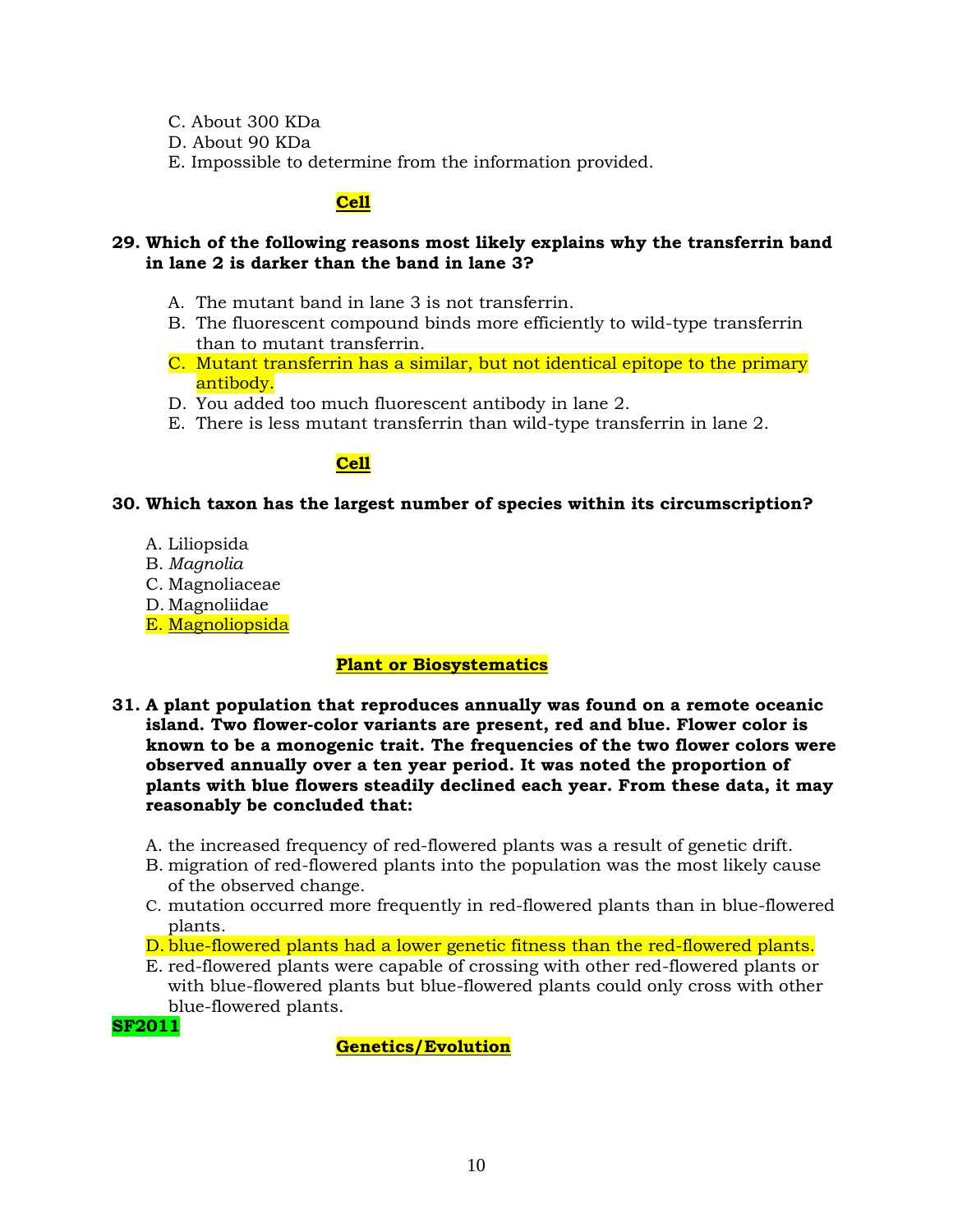### **32. Which of the following characteristics are shared between the Pinophyta and Magnoliophyta?**

- A. Archegonia
- B. Siphonogamy
- C. Vessels
- D. Central mother cell type of apical meristem
- E. Short lived megagametophytes

#### **Plant A & P or Biosystematics**

### **33. In the Magnoliophyta the nutritive function for growth of the pollen tube is performed by the:**

- A. Body cell
- B. Endosperm
- C. Megasporangium
- D. Megagametophyte

E. Style

### **Plant A & P**

#### **34. Uniformatarianism is part of the intellectual foundation that Darwin used to develop his theory of evolution. What was this idea?**

A. That natural processes today are the same as they have always been

- B. That all species evolved from a uniform ancestor.
- C. That all creatures have a uniform genetic code.
- D. That natural processes change at a uniform rate over time.
- E. That all creatures have uniform rates of mutation.

### Genetics/Evolution

#### **35. All known organisms transcribe genetic information to protein molecules via the same genetic code. This finding strongly supports the hypothesis that:**

- A. there is only one possible way to encode information in a macromolecule.
- B. the earliest macromolecules probably arose when lightning struck an oxygenfree atmosphere.
- C. all organisms are descended from a single common ancestor.
- D.the genetic code will never be broken.
- E. Life arose at many different times in many different ways.

#### **Genetics/Evolution**

### **36. You find a small isolated group of flowering plants, all of which have red flowers. When you conduct literature research on the plant you find it can**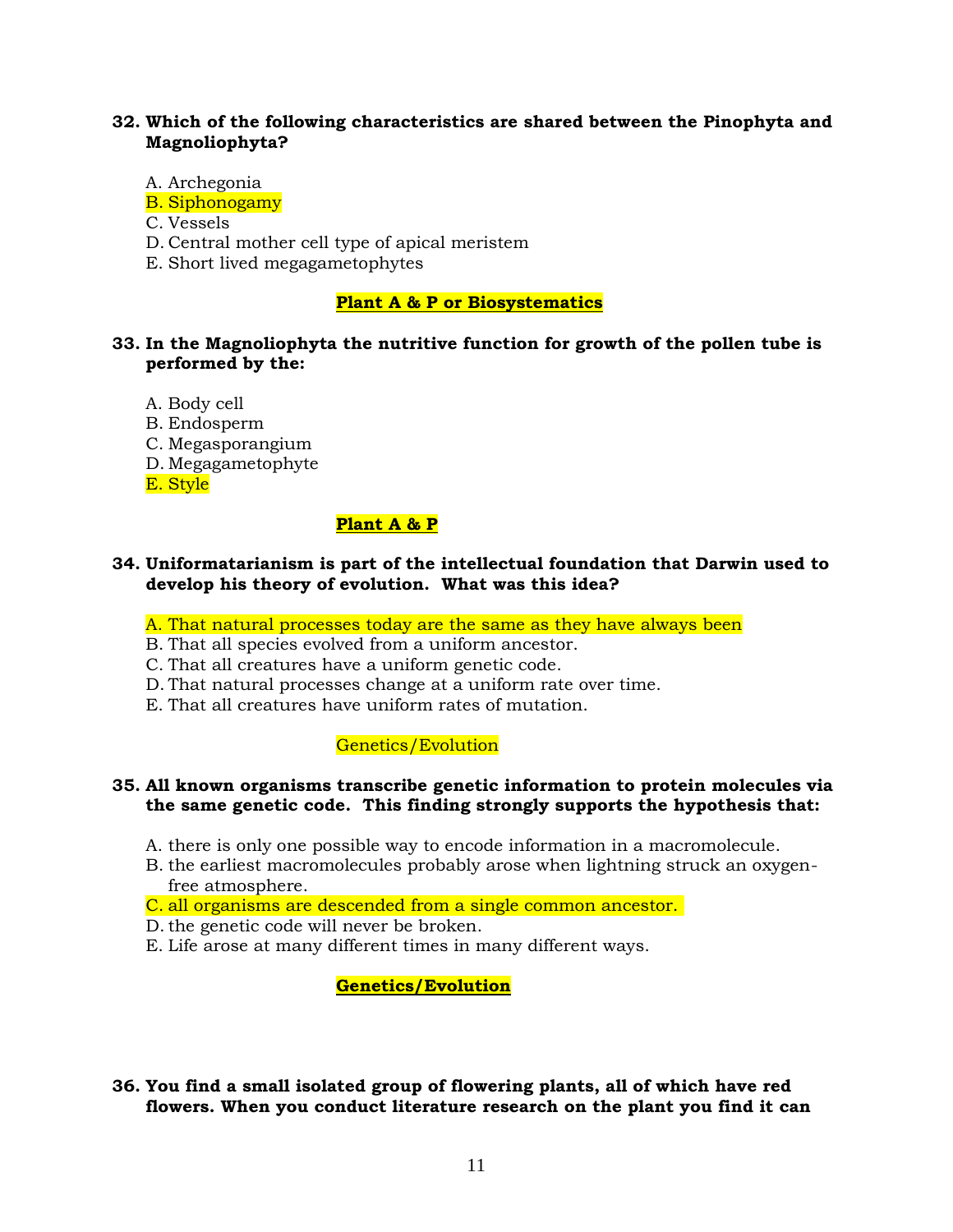**produce either red or white flowers, with red being completely dominant to white. You therefore conclude that the parents of the plants you found could have had which of the possible genotypes for flower color?**

A. AA , AA B. AA, Aa C. Aa, Aa D. AA, aa E. All of the above are possible.

## Genetics/Evolution

### **37. Of the following statements that compare and contrast the processes of mitosis and meiosis, which are biologically appropriate?**

- A. Both mitosis and meiosis reduce ploidy by half.
- B. Daughter cells in mitosis are generally genetically identical to parental cells, whereas daughter cells in meiosis are generally different from parent cells.
- C. The primary significance of these two processes is that mitosis generally results in daughter cells having the same number of chromosomes as the parents, whereas meiosis generally reduces the chromosome number by half as compared to the parent cells.???
- D. Both B and C are appropriate.
- E. All of the above are appropriate.

# **Cell**

- **38. Sugars are converted to sucrose and transported out of leaf cells. Some of that sucrose is transported into the roots where it moves into root cells. There it is converted to starch by which of the following organelles?**
	- A. Peroxisomes
	- B. Lysosomes
	- C. Glyoxisomes
	- D. Mitochodria
	- E. Plastids

### **Plant A & P**

#### **39. Some C<sup>4</sup> plants have decreased photorespiration and efficient photosynthesis and thus:**

- A. increase stomatal openings and thereby increase water loss.
- B. decrease stomatal openings and thereby reduce water loss.
- C. increase stomatal openings and thereby increase leaf temperature.
- D. decrease stomatal openings the thereby reduce leaf temperature.
- E. increase stomatal openings and thereby increase the rate of transpiration.

# **Plant A & P**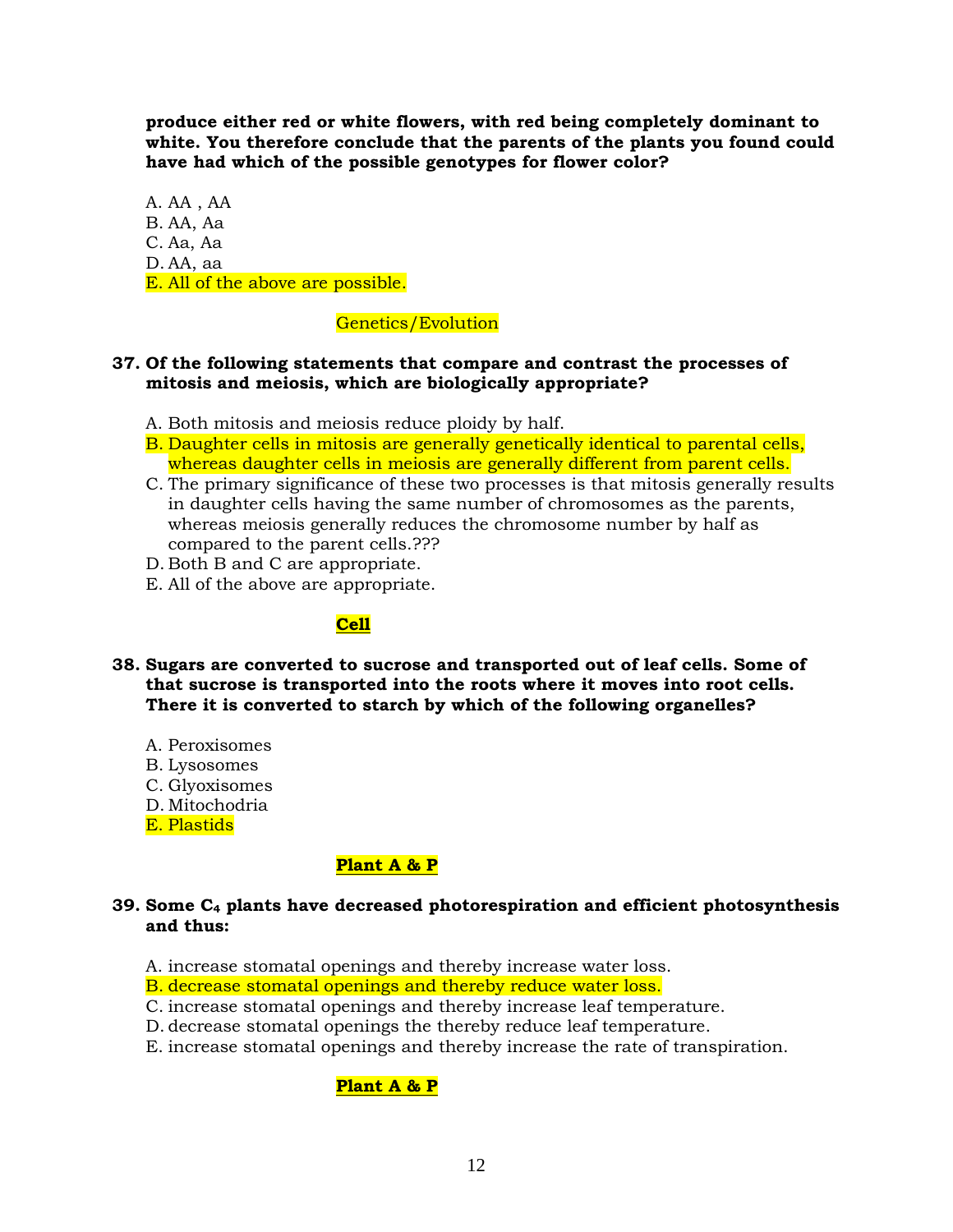**40. It is thought that in the phloem of certain plants, companion cells provide metabolic energy for the transport of substances into and out of the sieve tube cells. Which of the following statements would best support this assumption? There is(are):**

A. an abundance of rRNA in the sieve-tube members.

B. no plasmodesmata between sieve-tube members and companion cells.

C. low rates of respiration in companion cells.

D. an abundance of mitochondria in companion cells.

E. low rates of translocation at low temperatures.

# **Plant A & P**

### **41. Which of the following accurately describes the sigmoid growth curve typical of controlled population growth restricted by density-dependent factors?**

A.  $dN/dt = rN$ B.  $dN/dt = rN (K-N)/K$  $C. dN/dt = Ne^{rt}$  $D. N_t = N_0 e^{rt}$ E.  $N_t = rN (K-N)/K$ 

## **Ecology**

## **42. In extremely dense populations (i.e., those exceeding carrying capacity):**

- A. emigration must occur.
- B. decrease in reproduction must eventually occur.
- C. increased death rates must eventually occur.
- D. increased predation must occur.
- E. "natural disasters" may become more frequent and more severe.

## **Ecology**

### **43. Emigration rate of lemmings was 5% when the population was 10/ha. After the population rises to 20 lemmings/ha, emigration rate most likely will be:**

- A. 0  $B. < 1\%$  $C. 5%$ D. 10%
- $E. > 10%$

**Ecology**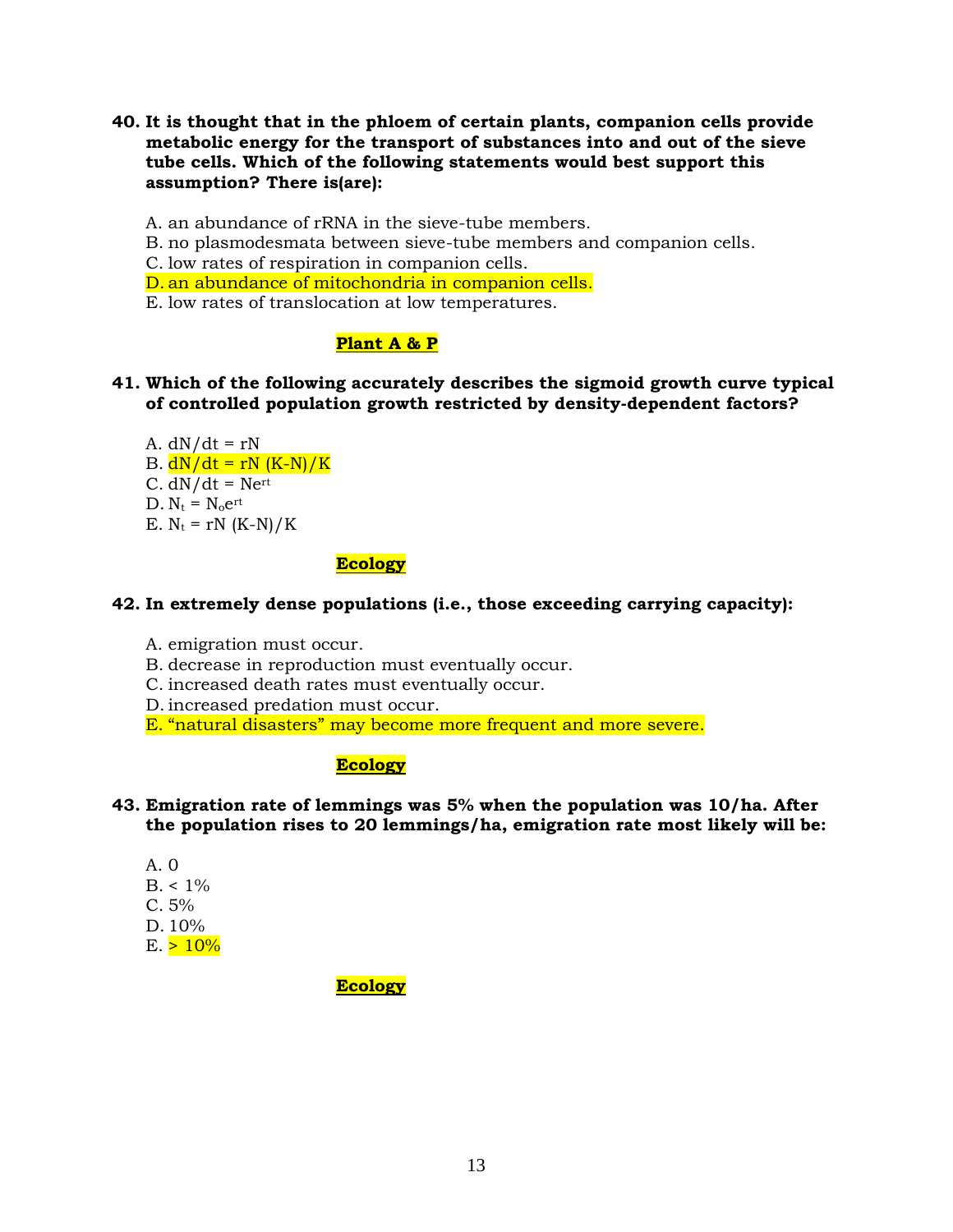## **44. For populations that exhibit \_\_\_\_\_\_\_\_\_\_ population growth, maximum**  harvesting yield is achieved when

- A. exponential, population growth rate is highest
- B. logistic, the population reaches its carrying capacity
- C. logistic, population growth rate is highest
- D. logistic, population growth rate is proportional to the population's size
- E. exponential, the population reaches its carrying capacity.

## **Ecology**

- **45. Various adaptations appeared in animals in their migration to land. In the ancestor common to modern reptiles, birds and mammals, which of the following traits appeared for the first time?**
	- A. Protostomic development.
	- B. Tetrapod limbs
	- C. Amniotic eggs
	- D. Lungs
	- E. True jaws

### **Biosystematics**

## **46. Some populations are characterized by the presence of balanced polymorphism. This condition may be maintained by all of the following EXCEPT:**

- A. Balancing selection
- B. Natural selection
- C. Disruptive selection
- D. Directional selection
- E. Frequency-dependent selection

## **Genetics/Evolution**

- **47. Alleles** *A* **and** *a* **in a population conform to Hardy-Weinberg equilibrium. Recessive individuals for this trait represent 16 of each 100 individuals. What is the most common genotype in this population?**
	- A. AA B. Aa C. aa D. A
	- E. A

**Genetics/Evolution**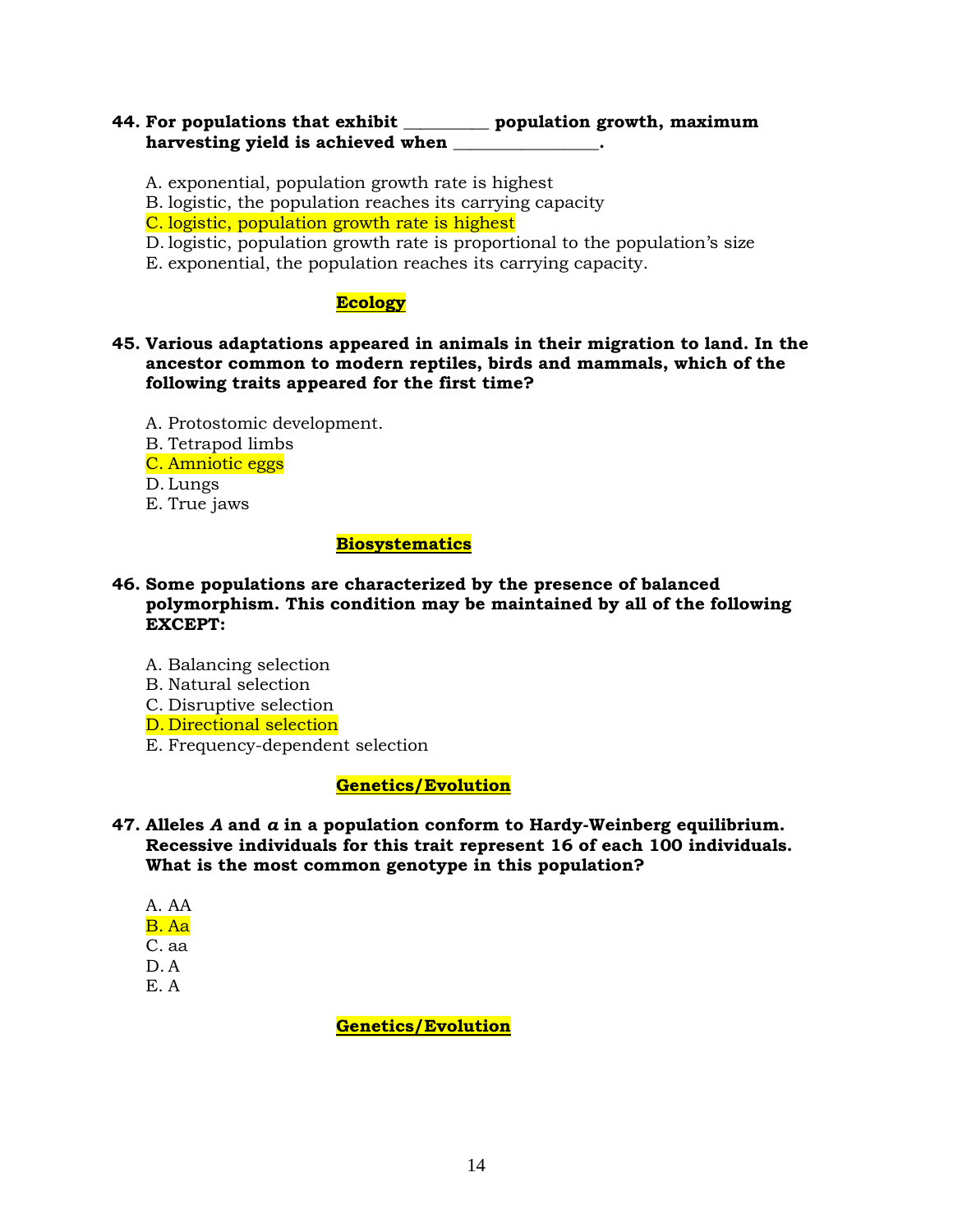#### **48. Which of the following plant groups is now extinct?**

- A. Seed ferns
- B. Lycopods
- C. Horsetails
- D. Tree ferns
- E. Hornworts

#### **Biosystematics**

# **PART B**

# **FOR QUESTIONS 41-116, USING THE INFORMATION PROVIDED AND YOUR OWN KNOWLEDGE OF BIOLOGY, DETERMINE WHETHER THE STATEMENTS ARE ACCEPTABLE (A) OR UNACCEPTABLE (B). EACH QUESTION WILL HAVE A VALUE OF ONE-HALF POINT.**

**Of the following statements (41-44) concerning Sertoli cells, indicate if the statement is acceptable (A) or unacceptable (B).** 

| 41. They are located in the testis.  |  |
|--------------------------------------|--|
| 42. They react to endocrine signals. |  |
| 43. They react to autocrine signals. |  |
| 44. They contain tight junctions.    |  |

**(Questions 45-48) The Aba family has a history of a recessive hereditary disease known to be caused by a large deletion on chromosome 17. Janet Aba is a carrier of the disease. She marries Joey Kea and they want to determine whether or not Joey is a carrier before starting a family. Which of the following are acceptable screening methods the diagnostic center could employ to determine Joey's genotype at this position (A) and which would not be an acceptable screening method (B)?** 

| 45. UV light absorbance of DNA samples                 |                         |
|--------------------------------------------------------|-------------------------|
| 46. DNA sequencing of erythrocytes                     | $\overline{\mathbf{B}}$ |
| 47. Gel electrophoresis on acrylamide of DNA fragments | $\overline{\mathbf{A}}$ |
| 48. Direct sequencing of amplified chromosome 17 DNA   | $\overline{\mathbf{A}}$ |

**(Questions 49-52) Determine whether or not each of the following is an acceptable statement concerning HIV. Acceptable (A) or Unacceptable (B)**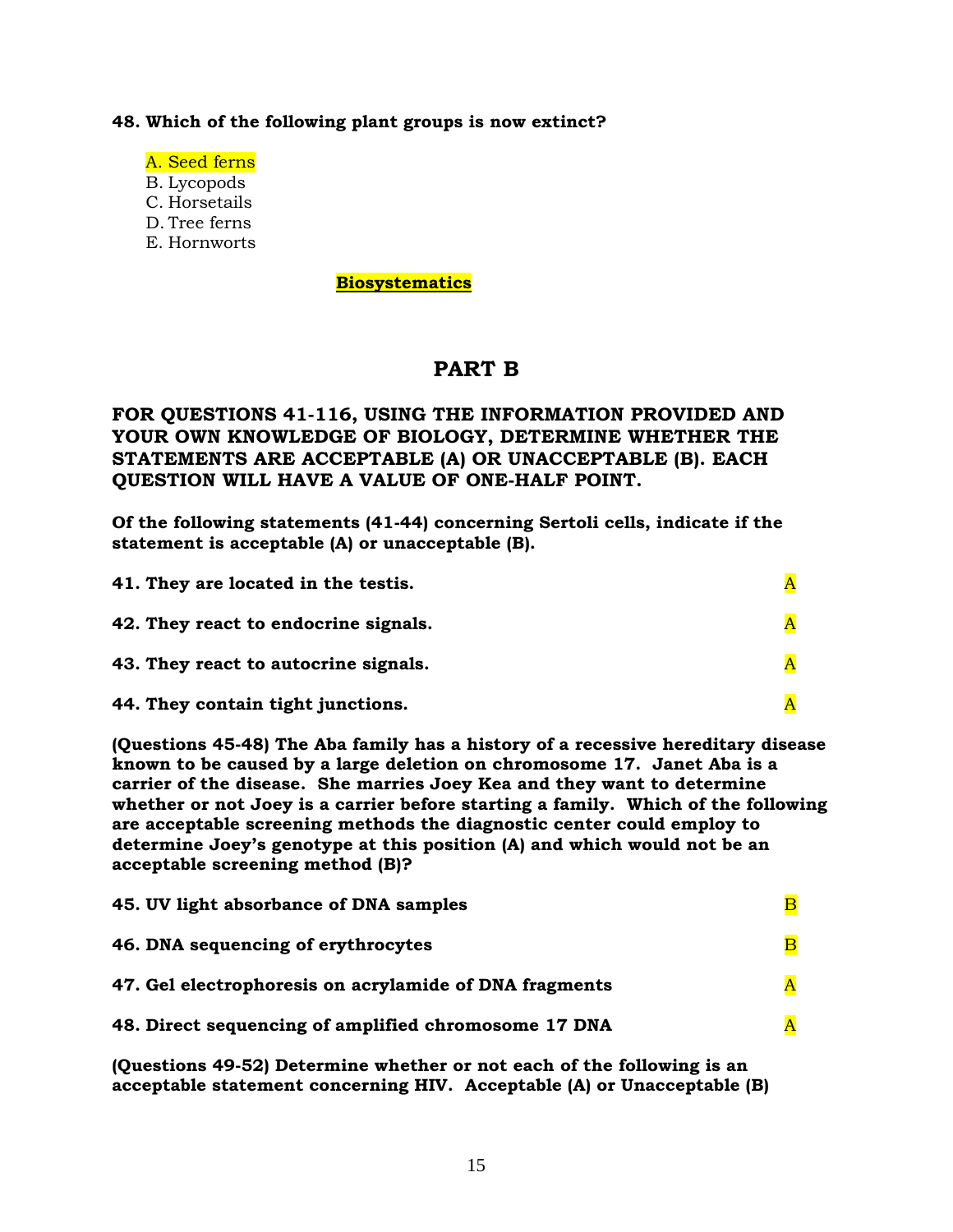| 49. HIV binds to receptors on human leukocytes.                                                                      | A |
|----------------------------------------------------------------------------------------------------------------------|---|
| 50. The HIV genome encodes for its own reverse transcriptase.                                                        | A |
| 51. Death from HIV (and ultimately AIDS) is caused by progressive loss of B-cells.                                   |   |
| 52. The best HIV drug targets are in the viral coat proteins, because they are the<br>least susceptible to mutation. |   |

**(Questions 53-56) Of the following statements which would be acceptable (A) for why primase incorporates RNA primers onto the replicating DNA? Mark all unacceptable statements as B.**

- **53. DNA polymerase can only start adding nucleotides to a molecule containing a 2' hydroxyl.** A
- **54. RNA primers allow the DNA polymerase to bind to begin replication.** A
- **55. The 2'hydroxyl of RNA functions as a signal indicating that this newly synthesized region has not been proofread.** A stationary state of  $\mathbf{A}$
- **56. RNA is synthesized in the 3' to 5' direction allowing DNA to be synthesized**  in the 5' to 3' direction.

**(Questions 57-59) The following diagrams indicate a piece of DNA (the circular region), a gene (the boxed region), and a primer set (the arrows). Which of the following represents a PCR primer set that would completely amplify the gene? Acceptable (A) or Unacceptable (B)** 



**57.** Set A would completely amplify the gene  $\overline{A}$ **58. Set B would completely amplify the gene** B **59.** Set C would completely amplify the gene A

**(Questions 60–62) Cloning by hybridization often involves finding a gene implicated in a human disease by complementing the human gene with a**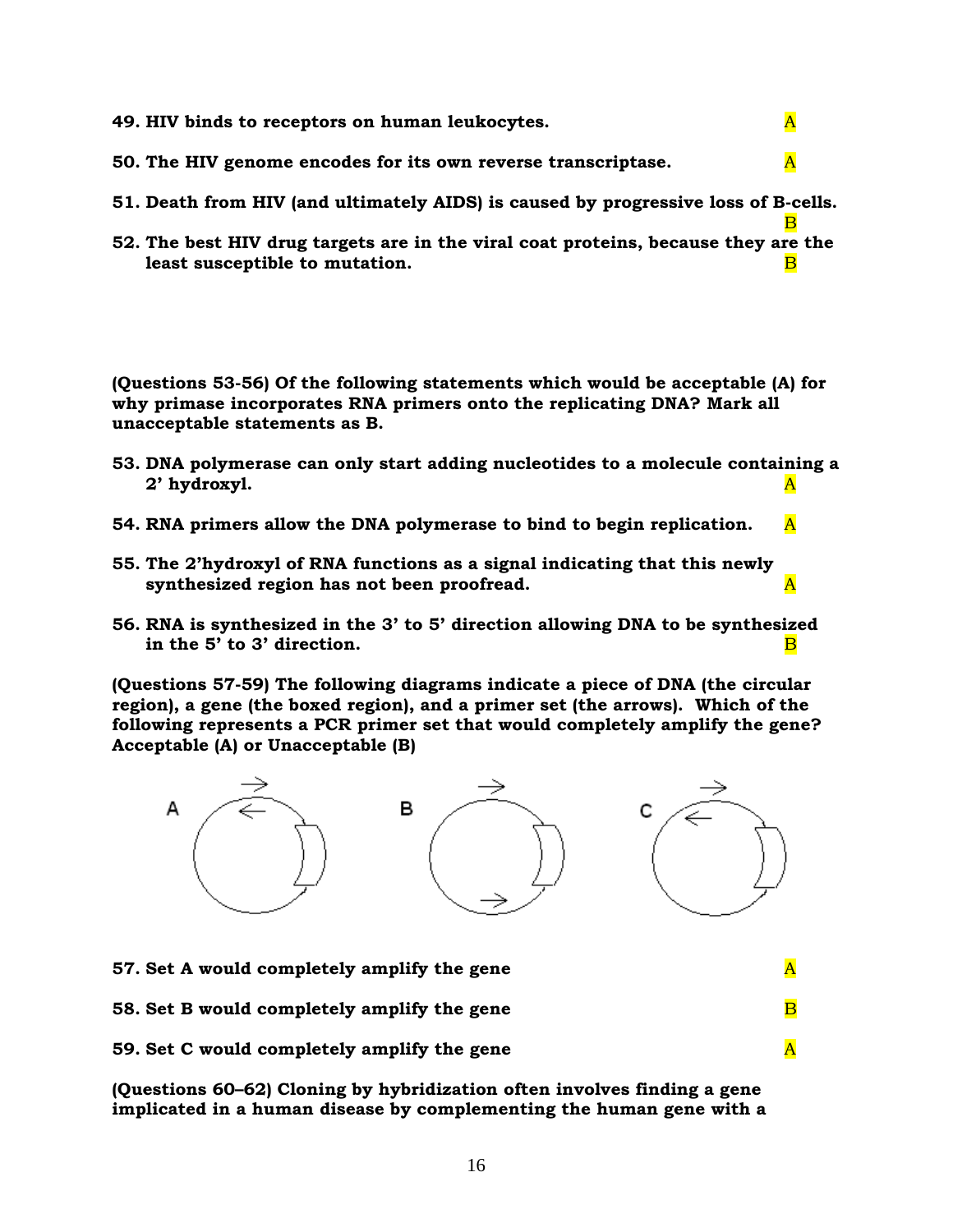**homologous yeast gene. With that in mind, which classes of genes may be cloned in the hybridization method? Acceptable (A) or Unacceptable (B)** 

| 60. The gene responsible for sickle cell anemia.   |  |
|----------------------------------------------------|--|
| 61. The gene responsible for congenital nystagmus. |  |
| 62. The gene responsible for phenylketonuria.      |  |

**(Questions 63– 65) Which of the following sequences would be recognized by a restriction enzyme? Acceptable (A) or Unacceptable (B)** 

| 63. TATATA                                                                                                                                    | $\overline{\mathbf{A}}$ |
|-----------------------------------------------------------------------------------------------------------------------------------------------|-------------------------|
| 64. TAAAAT                                                                                                                                    | $\overline{\mathbf{B}}$ |
| 65. TTTAAA                                                                                                                                    | $\overline{\text{A}}$   |
| (Questions 66-68) Which of the following is(are) part of RNA processing and<br>synthesis? Acceptable (A) or Unacceptable (B)                  |                         |
| 66. Polyadenylation                                                                                                                           | $\overline{\mathbf{A}}$ |
| 67. Transport to the nucleolus                                                                                                                | $\overline{\mathbf{A}}$ |
| 68. Catalytic function of small nuclear RNA                                                                                                   | $\overline{\text{A}}$   |
| (Questions 69-71) Which of the following is(are) necessary component(s) of an<br>effective cloning vector? Acceptable (A) or Unacceptable (B) |                         |
| 69. Multiple cloning site                                                                                                                     | $\overline{\mathbf{A}}$ |
| 70. Intrinsic ligase                                                                                                                          | $\overline{\mathbf{B}}$ |
| 71. An origin of replication                                                                                                                  | $\overline{\text{A}}$   |

**(Questions 72–76) You perform a dissection of a pig and a chicken and discover that both have four-chambered hearts. You logically and correctly assume that: Acceptable (A) or Unacceptable (B)** 

| 72. early mammals possessed feathers.           |  |
|-------------------------------------------------|--|
| 73. birds and mammals belong to the same class. |  |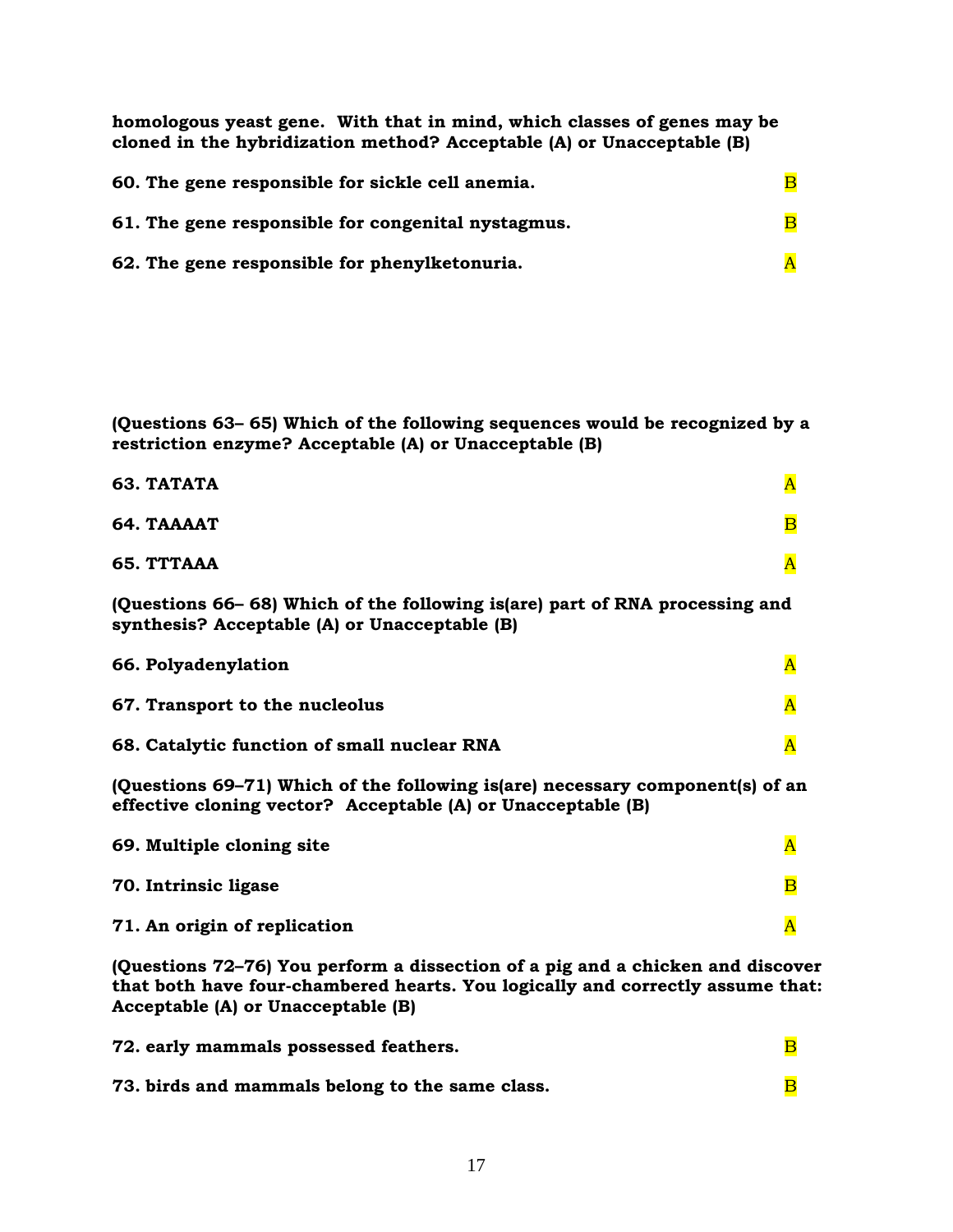| 74. birds and mammals are closely related in an evolutionary sense.                                                                                                                                                                                                                                                                                                                                                                                                                                                                                           | $\overline{\mathbf{B}}$ |
|---------------------------------------------------------------------------------------------------------------------------------------------------------------------------------------------------------------------------------------------------------------------------------------------------------------------------------------------------------------------------------------------------------------------------------------------------------------------------------------------------------------------------------------------------------------|-------------------------|
| 75. birds and mammals had a common ancestor with a four-chambered heart. <b>B</b>                                                                                                                                                                                                                                                                                                                                                                                                                                                                             |                         |
| 76. all vertebrates have four-chambered hearts.                                                                                                                                                                                                                                                                                                                                                                                                                                                                                                               | $\overline{\mathbf{B}}$ |
| (Questions 77-81) Mycorrhizae: Acceptable (A) or Unacceptable (B)                                                                                                                                                                                                                                                                                                                                                                                                                                                                                             |                         |
| 77. may transfer nutrients from one plant to another.                                                                                                                                                                                                                                                                                                                                                                                                                                                                                                         | $\overline{\mathbf{A}}$ |
| 78. growth depends on nutrients obtained from the plant.                                                                                                                                                                                                                                                                                                                                                                                                                                                                                                      | $\overline{\mathbf{A}}$ |
| 79. permit plants to survive in phosphorus-poor soil.                                                                                                                                                                                                                                                                                                                                                                                                                                                                                                         | $\overline{\mathbf{A}}$ |
| 80. increase the absorptive surface of plants.                                                                                                                                                                                                                                                                                                                                                                                                                                                                                                                | $\overline{\mathbf{A}}$ |
| 81. form nitrogen-fixing nodules on the roots of plants.<br>(Questions 82-84) Certain Ecologists state that evidence supports the following<br>generalizations: 1) producers are limited by competition for resources, 2)<br>primary consumers (herbivores) are limited by predation, and 3) secondary<br>consumers (carnivores) are limited by food. If these concepts of limiting factors<br>are accepted, then you would expect to find evidence for competitive exclusion<br>in which of the following trophic levels? Acceptable (A) or Unacceptable (B) | $\overline{\mathbf{B}}$ |
| 82. Producer                                                                                                                                                                                                                                                                                                                                                                                                                                                                                                                                                  | $\overline{\mathbf{A}}$ |
| 83. Herbivore                                                                                                                                                                                                                                                                                                                                                                                                                                                                                                                                                 | $\overline{\mathbf{B}}$ |
| 84. Carnivore                                                                                                                                                                                                                                                                                                                                                                                                                                                                                                                                                 | $\overline{\mathbf{A}}$ |
| (Questions 85-88) Rapidly changing habitats generally are favorable to:<br>Acceptable (A) or Unacceptable (B)                                                                                                                                                                                                                                                                                                                                                                                                                                                 |                         |
| 85. small organisms.                                                                                                                                                                                                                                                                                                                                                                                                                                                                                                                                          | $\overline{\mathbf{A}}$ |
| 86. K-selected species.                                                                                                                                                                                                                                                                                                                                                                                                                                                                                                                                       | $\overline{\mathbf{B}}$ |
| 87. species which reproduce numerous times in their lives.                                                                                                                                                                                                                                                                                                                                                                                                                                                                                                    | $\overline{\mathbf{B}}$ |
| 88. organisms which practice exploitative competition.                                                                                                                                                                                                                                                                                                                                                                                                                                                                                                        | $\overline{\mathbf{B}}$ |
| (Questions 89–91) Important controls on the ultimate outcome of competition<br>between species pairs that have recently come together include: Acceptable (A)                                                                                                                                                                                                                                                                                                                                                                                                 |                         |

| or Unacceptable (B)                                    |  |
|--------------------------------------------------------|--|
| 89. the initial number of competitors in each species. |  |
| 90. timing of the arrival of the members of the pair.  |  |

**91. physical environment. A**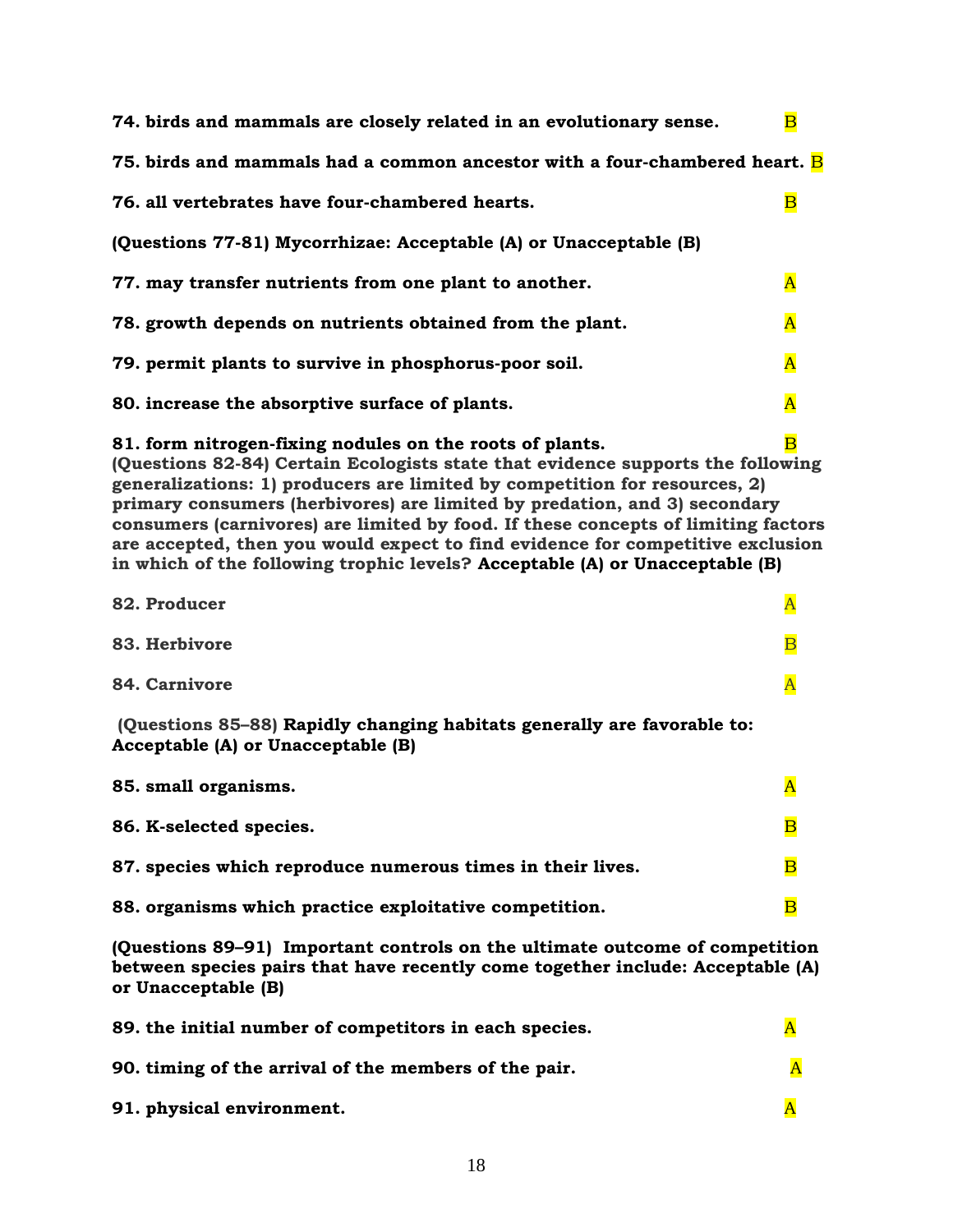**(Questions 92–95) Which of the following provide evidence for the "intentionality" of primate alarm calls? Acceptable (A) or Unacceptable (B)** 

| 92. Calls are made when a predator is spotted                            |                         |
|--------------------------------------------------------------------------|-------------------------|
| 93. Individuals are more likely to call when their offspring are present | $\overline{\mathbf{A}}$ |
| 94. Males are more likely to call when females are present               | $\overline{\mathbf{A}}$ |
| 95. Calls are made even when the individual is alone                     | $\overline{\mathbf{B}}$ |

**(Questions 96–99) Which one of the following is(are) a characteristic(s) typical of mollusks? Acceptable (A) or Unacceptable (B)** 

| 96. Mantle                 |                         |
|----------------------------|-------------------------|
| 97. Regulative development | $\overline{\mathbf{B}}$ |
| 98. Radula                 | Α                       |
| 99. Trochophore larva      | $\overline{\bm{A}}$     |

**(Questions 100–108) In plant systematics, three lines of evidence may be useful in determining relationships; xylotomical (wood anatomy), embryological and palynological. Match these three with the level for which they are most useful. Acceptable (A) or Unacceptable (B)** 

**Xylotomical:**

| <b>100. Order</b> | $\overline{\mathbf{B}}$ |
|-------------------|-------------------------|
| 101. Family       | $\overline{\mathbf{B}}$ |
| 102. Genus        | $\overline{\mathbf{A}}$ |
| Embryological:    |                         |
| 103. Order        | $\overline{\mathbf{A}}$ |
| 104. Family       | $\overline{\mathbf{A}}$ |
| <b>105. Genus</b> | $\overline{\mathbf{B}}$ |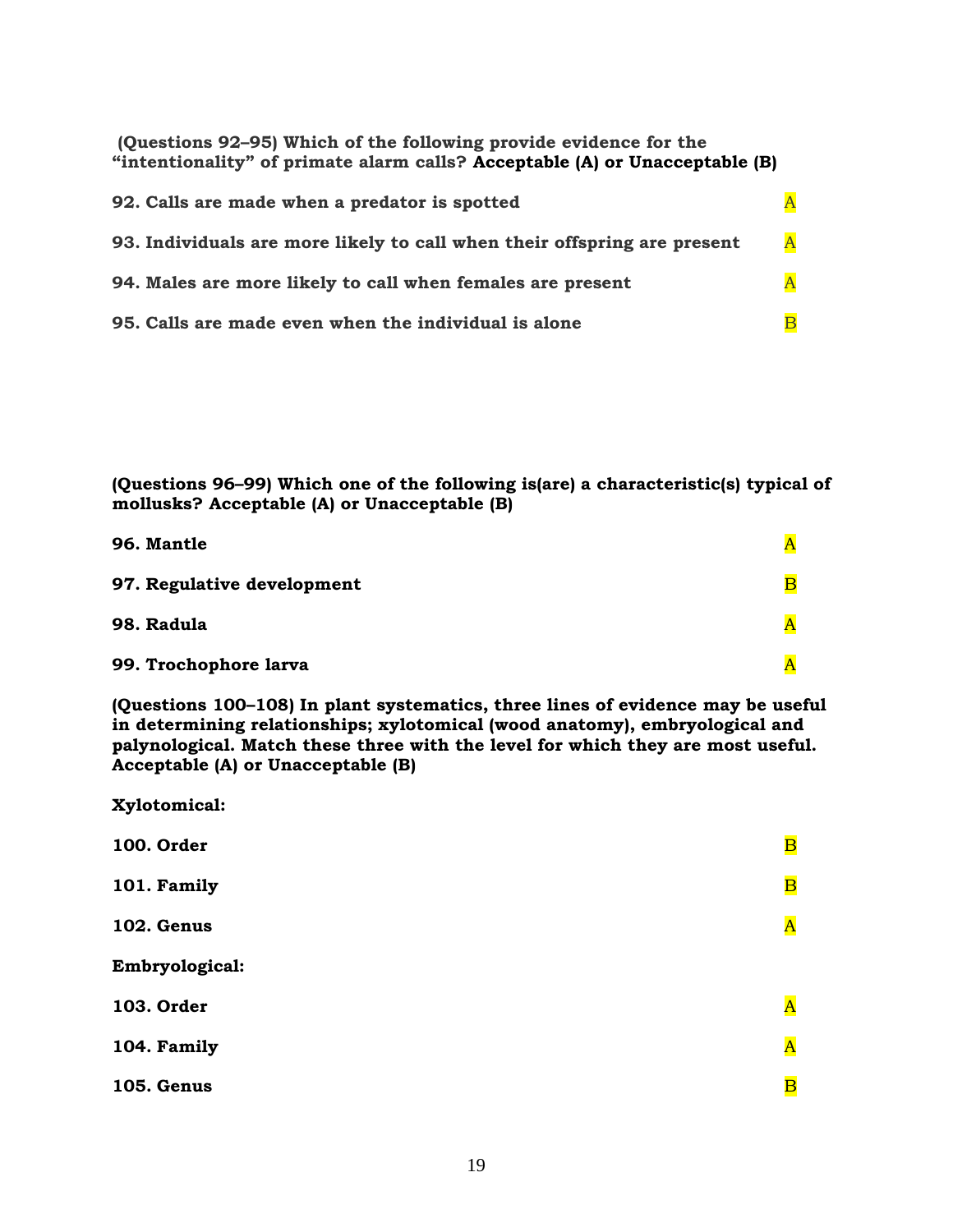**Palynological:**

**106. Order** B

**107. Family** B

**108. Genus** A

**(Questions 109–113) The following pedigree is representative of a family with a history of Mickey Mouse syndrome, a disease causing the affected individual to speak with a high squeaky voice. Based on the pedigree shown, which of the following are possible modes of inheritance assuming complete penetrance? Acceptable (A) or Unacceptable (B)** 



**(Questions 114-116) Ammonia is produced in freshwater fish during metabolic processes. Indicate for each of the following statements which is(are) acceptable (A) and which is(are) unacceptable (B) explanations for why elevated ammonia levels are dangerous to the organism.** 

**114. Ammonia can substitute for a potassium ion in ion-exchange mechanisms.**

A

- **115. Ammonia can adversely affect amino acid transport.** A
- **116. Ammonia can cause a decrease in body pH which can adversely affect the tertiary structure of proteins.** B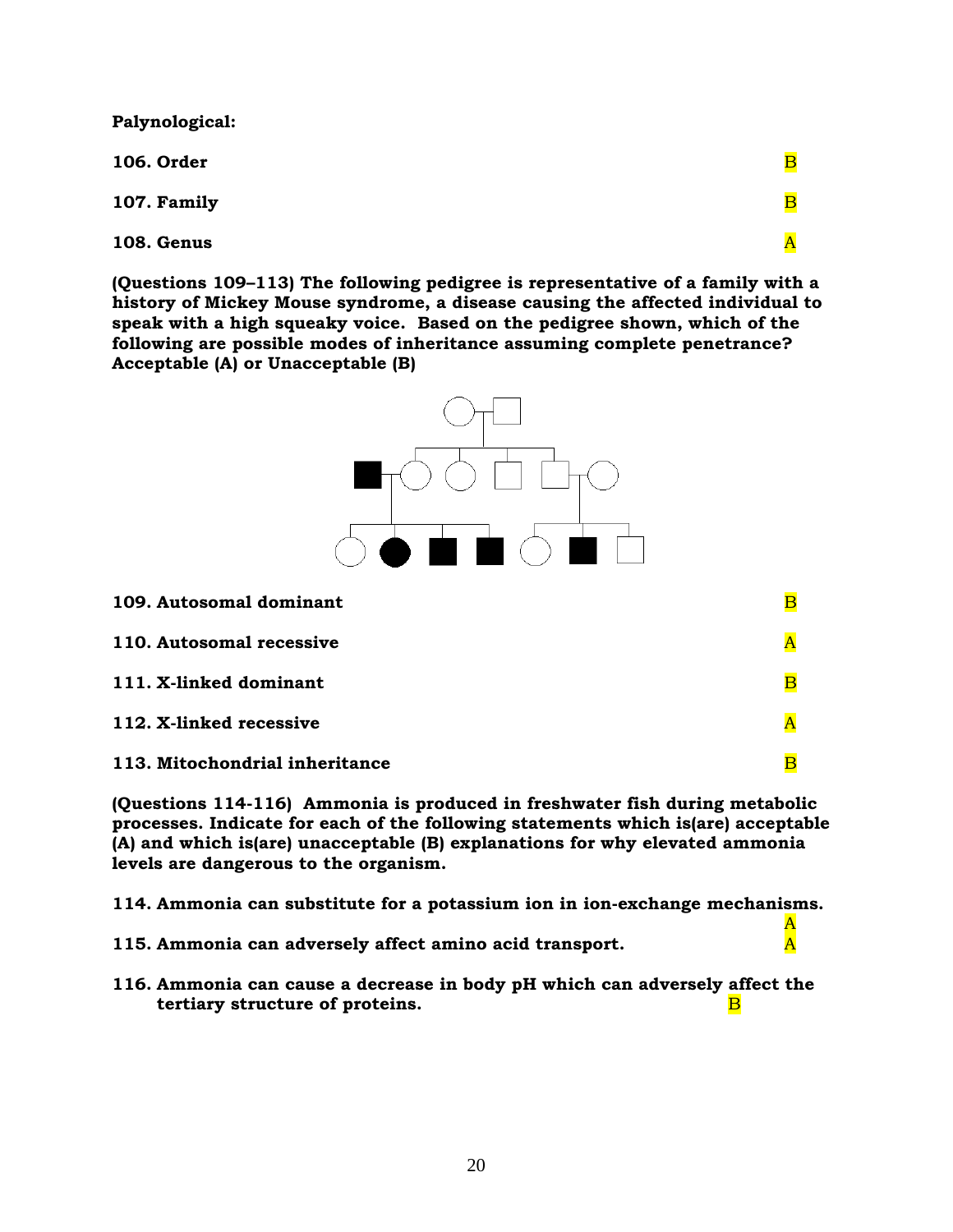**FOR QUESTIONS 117-121 MARK ALL CHOICES THAT APPLY. EACH QUESTION HAS A POINT VALUE OF 1, BUT ALL APPROPRIATE CHOICES MUST BE INDICATED TO RECEIVE CREDIT.**

**For Questions 117-119, match the structures indicated on the diagram below with their appropriate description amongst the statements that follow. Answers may be used once, more than once, or not at all.**



- **117. Muscular contractions inside this (these) organ(s) assist in childbirth.** E, D
- **118. Structures inside this (these) organ(s) produce estrogen in response to release of LH and FSH from the pituitary gland.** B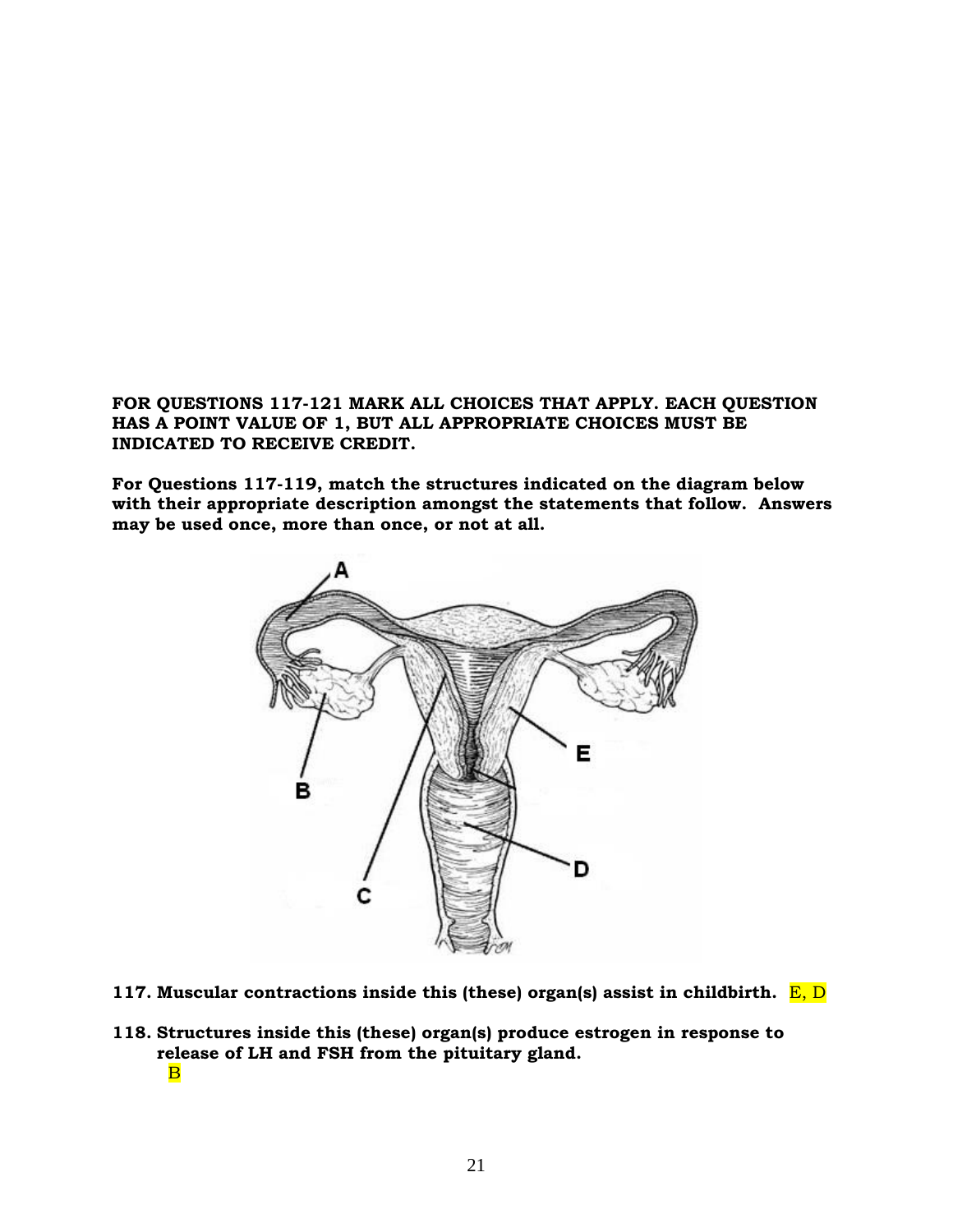### **119. Human embryonic development occurs in which organ(s).**  $A, C, E$

- **120. Consider an autosomal recessive disease with an incidence of 1/10,000 in the general population (assume you live in a city of 100,000 people). Your best friend comes to you very upset, because he has just taken a screening test for this disease and gotten a positive result. He is convinced he is a carrier, despite having no family history of the disease. You try to reassure him, but he says, "Don't bother. The Clinic said this test has 98% sensitivity and 90% specificity. With that level of sensitivity, it must be correct!" What is the chance your friend is NOT a carrier?**
	- **A. 2% B. 10% C. 20% D. 49% E. 83%**
- **121. Which of the following structures or group of cells found in earthworms has similar functions to the liver of vertebrates?**
	- **A. Typhlosolis**
	- **B. Coelomocytes**
	- **C. Chloragog (chloragogue, chlorogogen)**
	- **D. Cells that line the inner surface of the small intestine**
	- **E. Calcium gland cells**
- **1. During the isolation of DNA, SDS was used to dissolve the phospholipid membrane of the bacterial cells. List two other functions of SDS in molecular biology.**
	- **a.**  $\sum_{i=1}^{n} SDS$  *inhibits the enzyme DNAse,*
	- **b.** \_\_\_\_\_\_\_\_\_\_\_\_\_\_\_\_\_\_\_\_\_\_\_\_\_\_\_*SDS denatures protein*, or coats proteins with negative *charge is acceptable, too*
- **2. You are studying the TRA gene in humans. The TRA gene is thought to be responsible for the migration behavior observed chimps. After many weeks of cloning and finally isolating TRA to specifically only its coding sequence, you decide to put the coding sequence into a plasmid known as pUC.16. This pUC.16 plasmid is known to express high levels of recombinant protein and has an Amp<sup>R</sup> gene for ease of selection. The plasmid is shown below.**

**The version of TRA you now have is flanked on both ends by BamHI and AluI cut sites and a diagram of it is given below. Assume there are no other relevant cut sites in this gene.**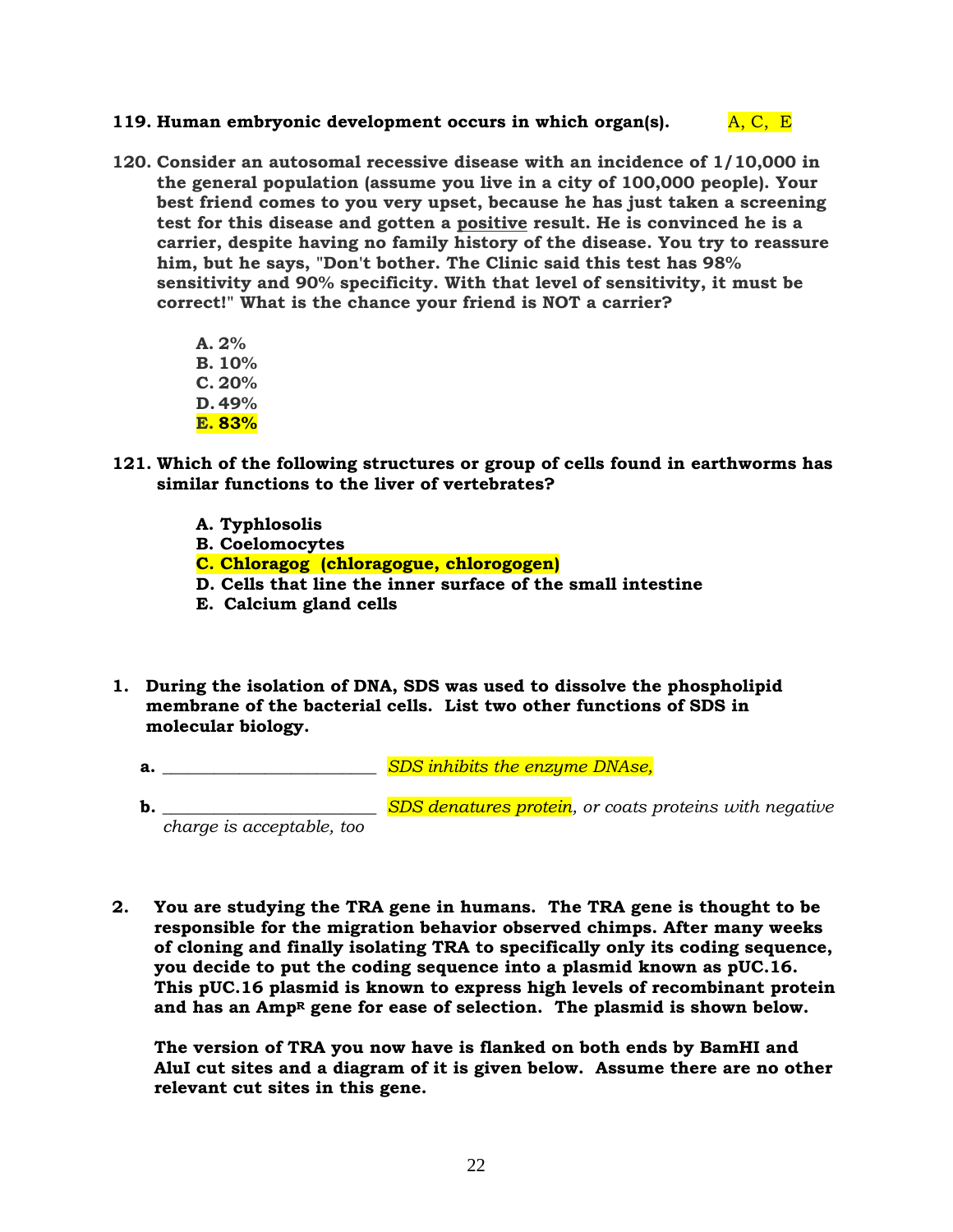

**PvuII: 5'- CAG\*CTG-3' HindIII: 5'- A\*ACGTT-3' BamHI: 5'-G\*GATCC-3' EcoRI: 5'-G\*AATTC-3' AluI: 5'-AG\*CT-3'**

**a. Describe the procedure you would use to create a unique plasmid that has TRA under the control of the T7 promoter. NOTE: The plasmid must be functional in the capacity of a cloning vector and this procedure may require multiple steps.**

You can cut both the TRA insert and the plasmid with AluI there is an AluI site within PvuII) and then ligate the two together.

**OR** 

You can cut the TRA insert with BamHI and then use a exonuclease to cleave the single stranded tail. The plasmid could be cut with PvuII and the two blunt end could be ligated together.

### OR

You can cut the TRA insert with AluI and then add a poly A/T tail to the two ends. The plasmid could be cut with PvuII, extended with a polyA/T tail and the resulting products could be ligated together.

**You successfully clone TRA and place it under the control of an inducible promoter on a plasmid that you transform into bacterial cells. You add a compound that induces expression of cloned TRA and then decide to detect expression levels of induced TRA.**

**b. Of the following methods circle those that you could use to quantify mRNA expression levels of TRA. (Circle all that apply.)**

1. RT-PCR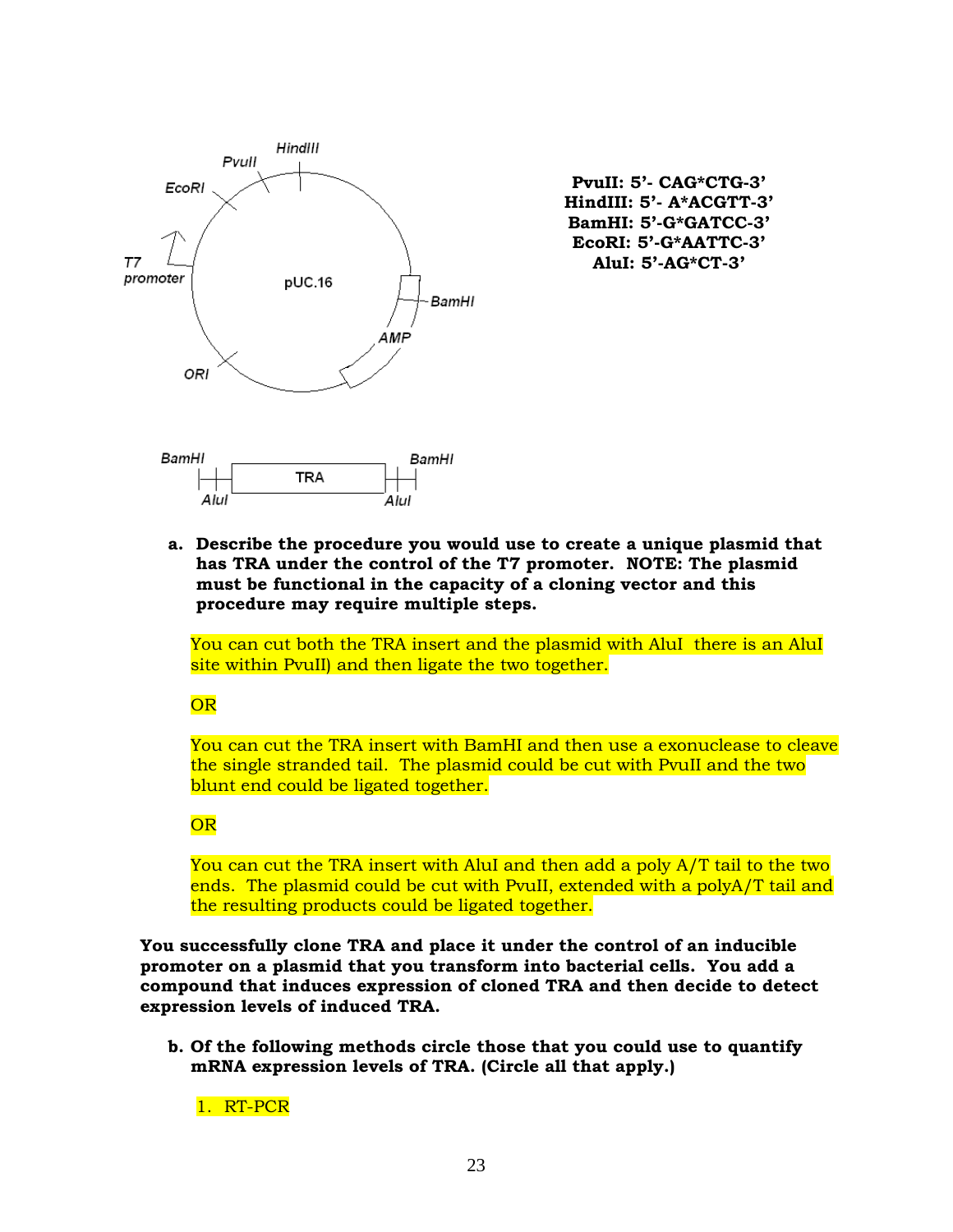- 2. Microarray analysis
- 3. RNAi
- 4. Shot gun sequencing
- 5. Western blot analysis
- **c. After you add your inducer, you realize that you want to restore basal level expression of TRA in your cells. Which of the following methods would reduce or eliminate TRA expression? (Circle all that apply.)**
	- a. Adding TRA-specific antibodies to your cells.
	- b. Adding TRA-specific siRNA to your cells.
	- c. Adding TRA-specific repressor protein.
	- d. Removing the TRA protein
	- e. Removing the inducer
- **3. Some mammals have the capability to digest cellulose.** 
	- **a. Compare and contrast the fore-gut and hind-gut approaches to cellulose digestion employed by these mammals. Include an example of which mammals use each approach.**

Foregut –kangaroos and wallabies; eutherian ruminants, camelids, peccaries, hippos, and colobine monkeys (two groups similar but different in their digestion) – in general; 1) fermentation occurs in enlarged cardiac region of stomach, thus microbial cells can be utilized in digestion in small intestine,2) less dependent on the quality of protein in food, 3) toxins more easily degraded, 4) highly lignified cell walls les of a problem, 5) some practice rumination – stomach divided into four main parts, 6) 2 enzymes, lysozyme and pancreatic ribonuclease

Hindgut – wombats and koalas: horses, zebras, elephants, manatess, guinea pigs, rats, porcupines, beavers, rabbits, iguana, red howler monkey – in general; 1) fermentation occurs enlarged caecum or in colon, thus bacteria are lost in feces. To obtain nutrients lost in feces many hindgut fermenters practice coprophagy, that is they eat feces, 2) more efficient in digesting high quality foods, 3) more efficient utilization of easily accessible cell contents as plants degraded first enzymatically in small intestine and products directly absorbed, 4) better able to digest food containing phenols and terpenes, both toxic to foregut fermenters

**b. Can humans digest cellulose? (Yes or No) Why or why not?**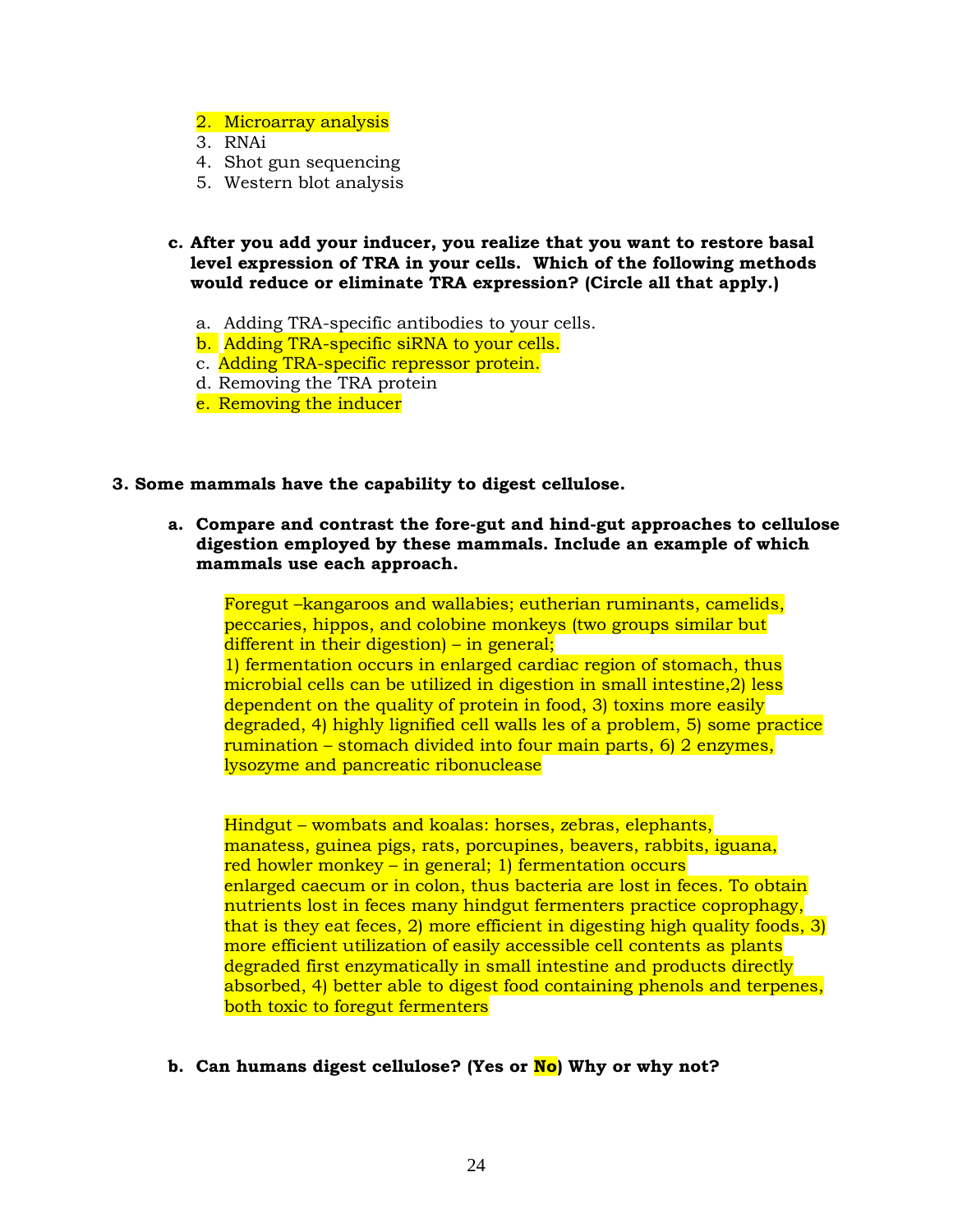Their do not produce cellulase nor do they have cellulose-digesting organisms associated with their digestive tract.

## **4. There are a variety of glands in mammals. Provide a general system for classifying these glands and discuss the general characteristics of each group.**

Can be classified according to four general schemes: 1) the nature of the product 2) the structure, 3) the manner by which the secretion is delivered to the site of action, 4) the manner of cell activity in forming the secretion. Most common: *exocrine*, *endocrine*, *cytocrine*, *mixed* or *cytogenous*, *acellular* or *merocrine*, *holocrine*, *apocrine* or *mucous, serous*

Exocrine—the secretion is passed directly or by ducts to the exterior surface (sweat glands) or to another surface which is continuous with the external surface (intestinal glands, liver, pancreas, submaxillary gland)

Endocrine—the secretion is passed into adjacent tissue or area and then into the bloodstream directly or by way of the lymphatics; these organs are usually circumscribed, highly vascularized, and usually have no connection to an external surface (adrenal, thyroid, parathyroid, islets of Langerhans, parts of the ovary and testis, anterior lobe of the hypophysis, intermediate lobe of the hypophysis, groups of nerve cells of the hypothalamus, and the neural portion of the hypophysis)

Paracrine - secrete products which influence the secretion of another product by a local gland or cell.

Autocrine - secrete products which influence the secretion of another product by the same cell.

Mixed exocrine and endocrine glands (liver, testis, pancreas)

Cytocrine—passage of a secretion from one cell directly to another (melanin granules from melanocytes in the connective tissue of the skin to epithelial cells of the skin)

---------------------------------------------------------------------------------------------------------- Cytogenous (testis, perhaps spleen, lymph node, and bone marrow)—gland "secretes" cells

Acellular (intestinal glands, pancreas, parotid gland)—gland secretes noncellular product

------------------------------------------------------------------------------------------------------------

Merocrine (sweat glands, choroid plexus)—no loss of cytoplasm. secretions of that cell dump directly into the [lumen](http://en.wikipedia.org/wiki/Lumen_%28anatomy%29)

Holocrine (sebaceous glands)—gland cells undergo dissolution and are entirely extruded, together with the secretory product

Apocrine (mammary gland, axillary sweat gland)—only part of the cytoplasm is extruded with the secretory product.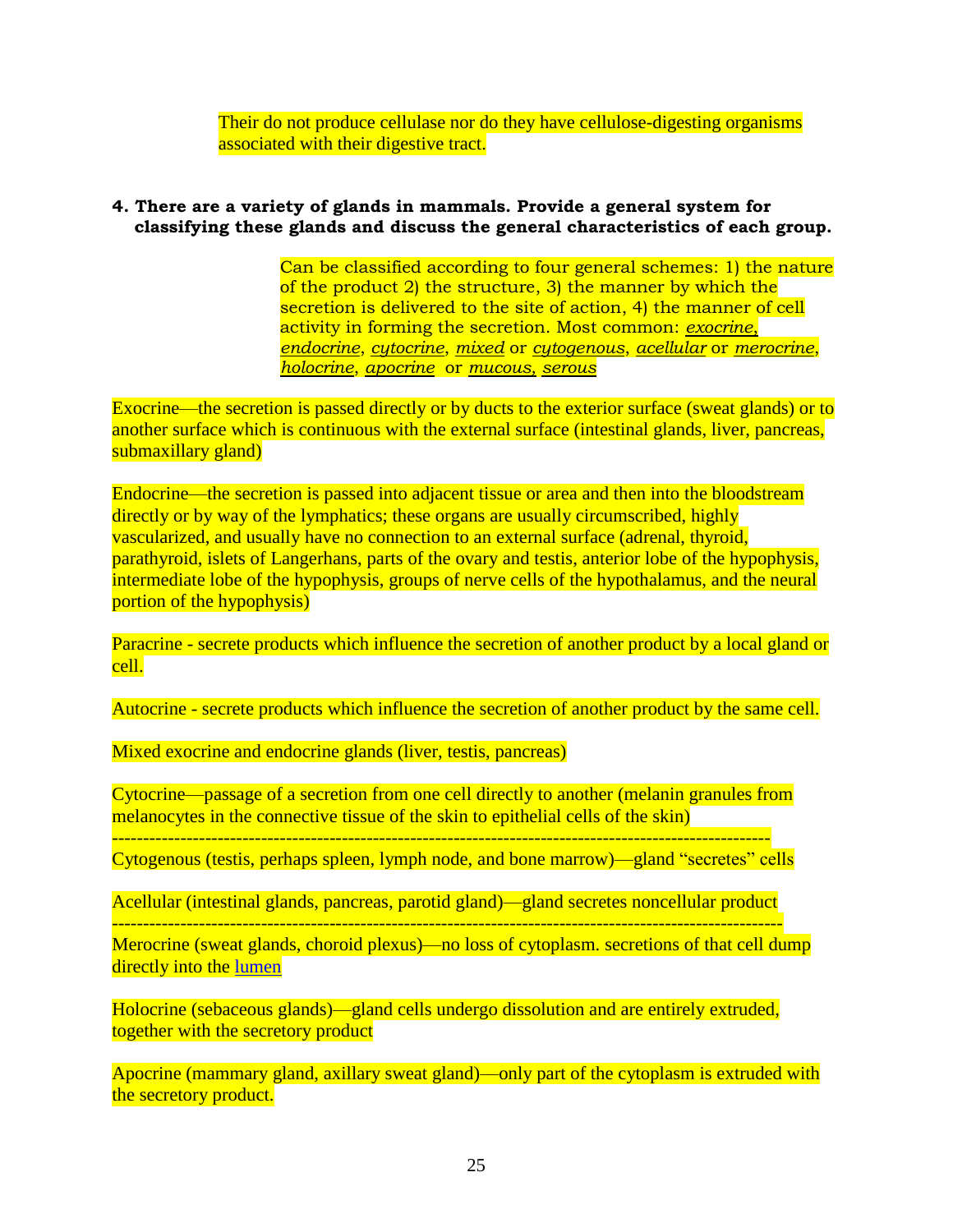----------------------------------------------------------------------------------------------------------- Mucous goblet cells (submaxillary glands, urethral glands)—the secretion contains mucin

Serous (parotid gland, pancreas)—the secretion does not contain mucin

### **5. Seeds in flowering plants are dispersed in four different ways.**

**a. Name and briefly discuss each method of seed dispersal.**

Wind, animals (carried on body or in body) , water, discharge (explosive) Discussion simplistic as terms more or less selfexplanatory

### **b. What is the evolutionary significance of seeds?**

Maternal effect – cues from maternal plants Decreased dependence on water Protection of embryo Nourishment of embryo **Dispersion** 

### **c. What is the evolutionary significance of the seed dispersal mechanisms?**

Increased possibility of cross-pollination Increased probability of survival in areas of limited resources Extended range In case of animal dispersal via ingestion, provided nutrients for developing seedlings

### **d. Compare and contrast spores and seeds.**

Spores gametophytic, seed contain both gametophytic and sporophytic tissues Spores produce mature gametophyte, seeds produce new sporophyte Spores produced by meiosis, seeds generally the consequence of fertilization Spores contain little or no nutritive tissue, seeds contain nutritive tissue

#### **e. Compare the dispersal mechanisms of spores and seeds.**

Technically seed plants do not disperse their spores; rather the spores are produced within the sporophytic plant where they develop into a gametophyte or pollen grain which is dispersed. In the non-seed bearing plants, spores are dispersed in many of the same ways that seeds are; wind, water, active discharge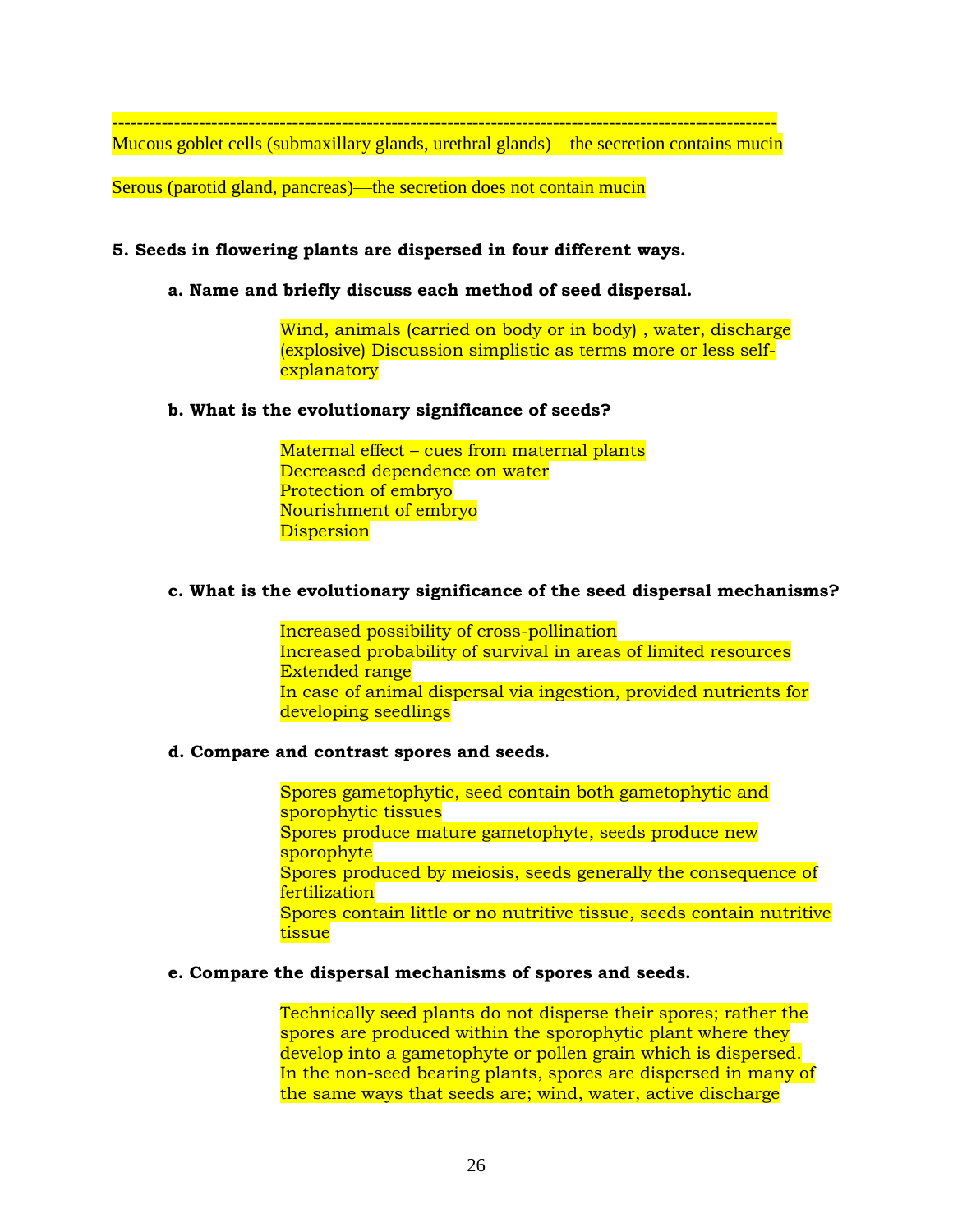(compression, slingshot, development of specialized dispersal structures, and so on) and animals, particularly insects

### **6. The British ecologist H. B. D. Kettlewell conducted famous experiments between 1952 and 1972 on the Peppered Moth.**

**a. What was the original purpose of his research?** 

He was given a grant to study industrial melanism

#### **b. What was the experimental protocol that he followed?**

- 1) He released dark and light colored moths into an aviary to observe the reaction of insectivorous birds. Noted that where the moth could be camouflaged against a background they were less likely to be eaten.
- 2) He used a release recapture approach with marked moths in polluted woodlands in Birmingham, England and in unpolluted rural woods at Deanend Wood, Dorset, England. He released the moths directly on the tree trunks (he did not pin dead moths to the tree trunks as sometimes reported – that was done to make photographs; other biologists doing similar experiments did use dead moths)

#### **c. What were the results that he found?**

He recaptured 27.5 % of the melanics, but only 13.0 % of the wildtype moths in the polluted area of Birmingham. He found essentially the opposite results in Deanend Wood

#### **d. What were the interpretations and conclusions formed based on those results?**

"Birds act as selective agents, as postulated by evolutionary theory" and that industrial melanism was "the most striking evolutionary change ever actually witnessed in any organism."

#### **e. What is the modern-day interpretation of those results?**

Peppered moths do not generally rest on tree trunks but remain hidden within the foliage, often on the underside of branches. The presence or absence of lichens seem to have little or no influence on the proportion of melanic to typical forms. In areas with little industrial pollution, melanics were found to reach a frequency of 80%.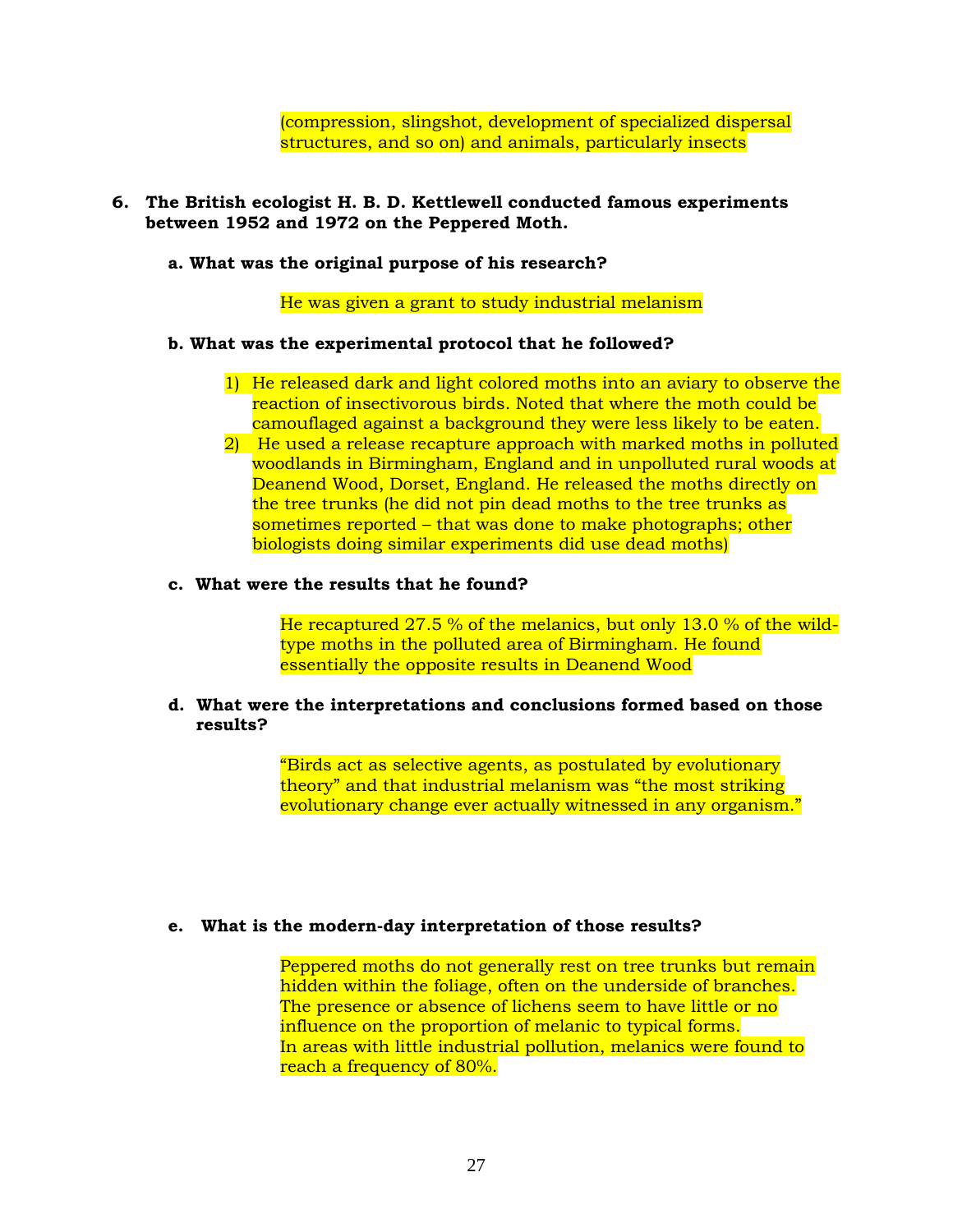In industrial areas where typicals had decreased dramatically, a decrease in industrial pollution and the return of lichen growth on trees did not cause the typical population to increase. Therefore, decline of typical peppered moths cannot be related to the loss of lichens on tree trunks and the deposition of soot as a consequence of industrial pollution. Other factors most be involved.

**7. A woman who is a heterozygous carrier of an X-linked recessive disease gene mates with a phenotypically normal male. The disease gene has a penetrance of 70%. On average, what proportion of this couple's sons will be affected with the disorder?**

0.35

**8. In humans, hereditary diseases are often present with no previous family history of the disorder. Briefly describe three genetic situations in which you would be most likely to observe a genetic disorder for which there is no previous family history of the disease phenotype.**

*Autosomal recessive* diseases usually have no previous history (consanguinity may be present, but usually is not for relatively common autosomal recessive disorders). *New mutation* transmitted by one of the parents *Germline mosaicism* in one of the parents. Most *chromosome abnormalities* (aneuploidies, translocations, deletions, duplications) have no previous family history. *Reduced penetrance* can produce no previous history, although the penetrance would

have to be very low.

*Anticipation* is a possibility, although all diseases in which anticipation has been observed are dominant and thus they usually do have a previous family history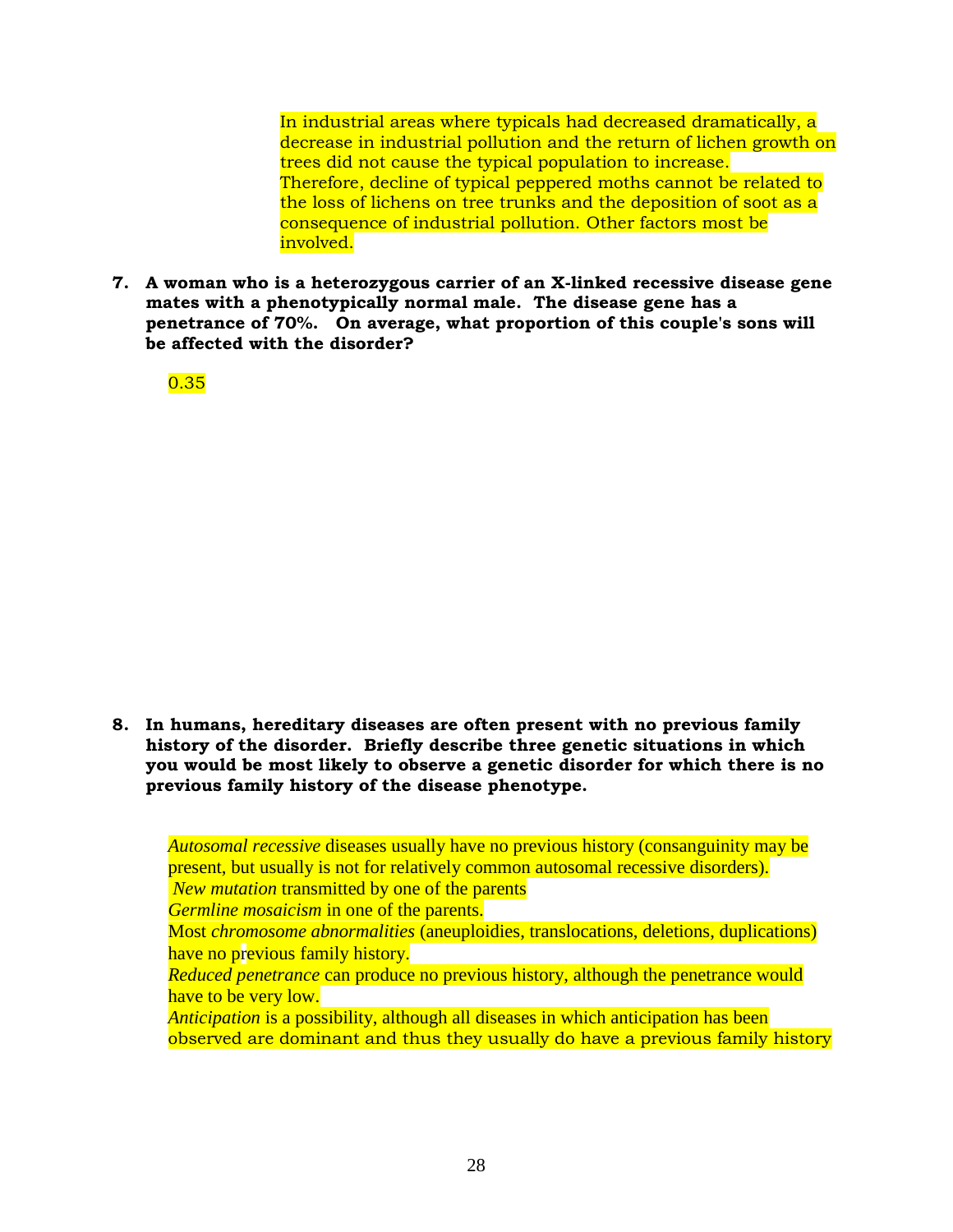**9. In a population an X-linked dominant disorder affects 1/100 males in the population. What proportion of females would be affected with the X-linked dominant disorder?**

 $q^2 + 2pq = -2q = 0.02 = 1/50 = 0.02$ 

**10. An investigator is studying the relationship between urine osmolarity in mice following consumption of 2% saline water in relation to normal tap water. She discovers that there is increased osmolarity of the urine and increased excretion of chloride after consumption of 2% saline water. This gives rise to a second question: how are the mice able to excrete the excess salt consumed while maintaining water balance? She assumes that there is ADH release during urine consumption. What evidence would be required to support the assumption of increased ADH release during periods of increased salt consumption?**

Increased urine osmolarity Increased solute concentration in the urine Decreased urine volume Urea concentration of urine less during saline consumption than during water consumption

#### **POSSIBLE POINT VALUES**

 $1 b = 1.5$  $2 a = 3.0$  $2 h = 2.0$  $2 c = 2.0$  $3 a = 3.0$  $3 b = 2.5$  $4 = 3.0$  $5 a = 1.5$ 

 $1 \text{ a } = 1.5$